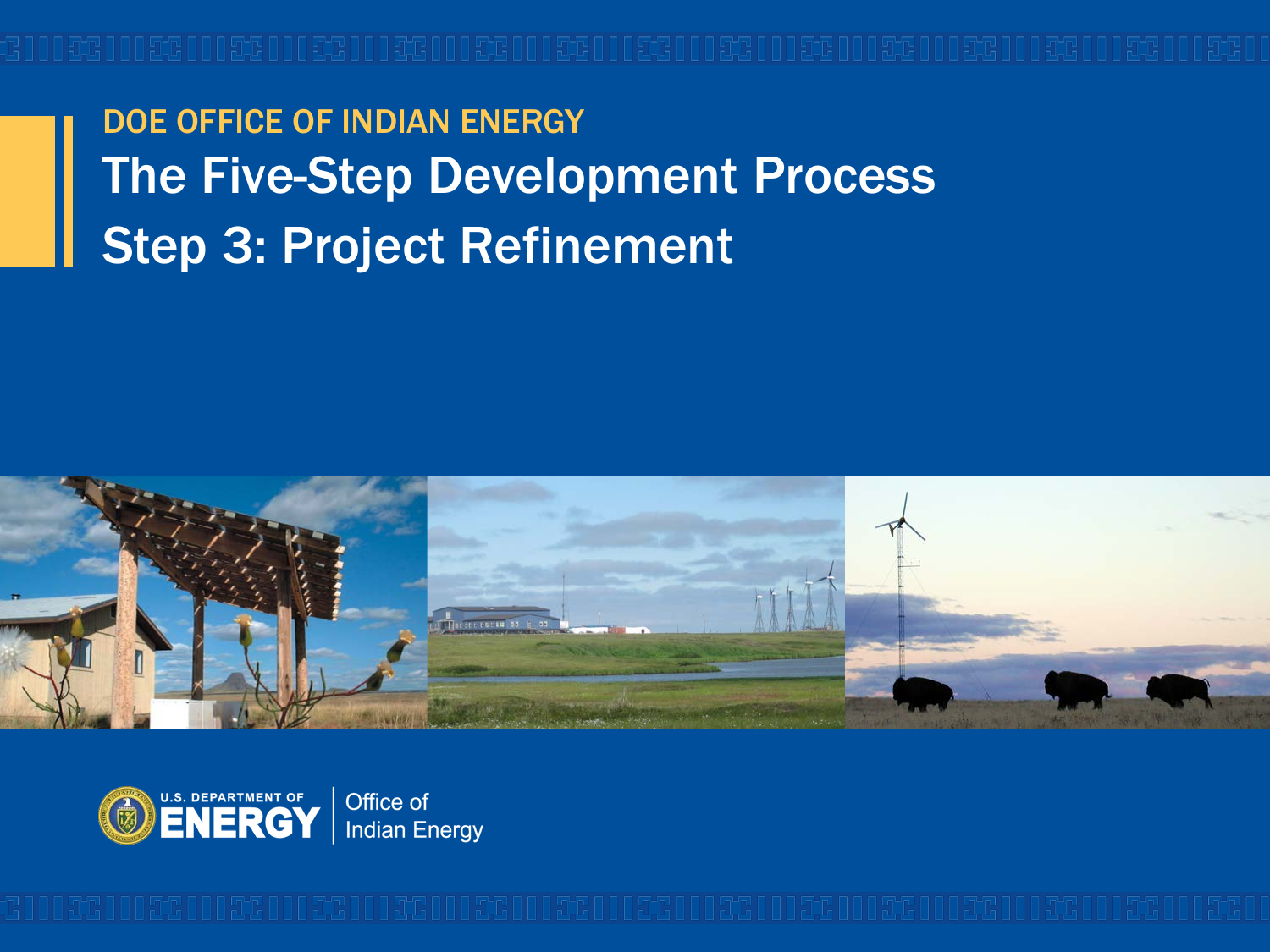

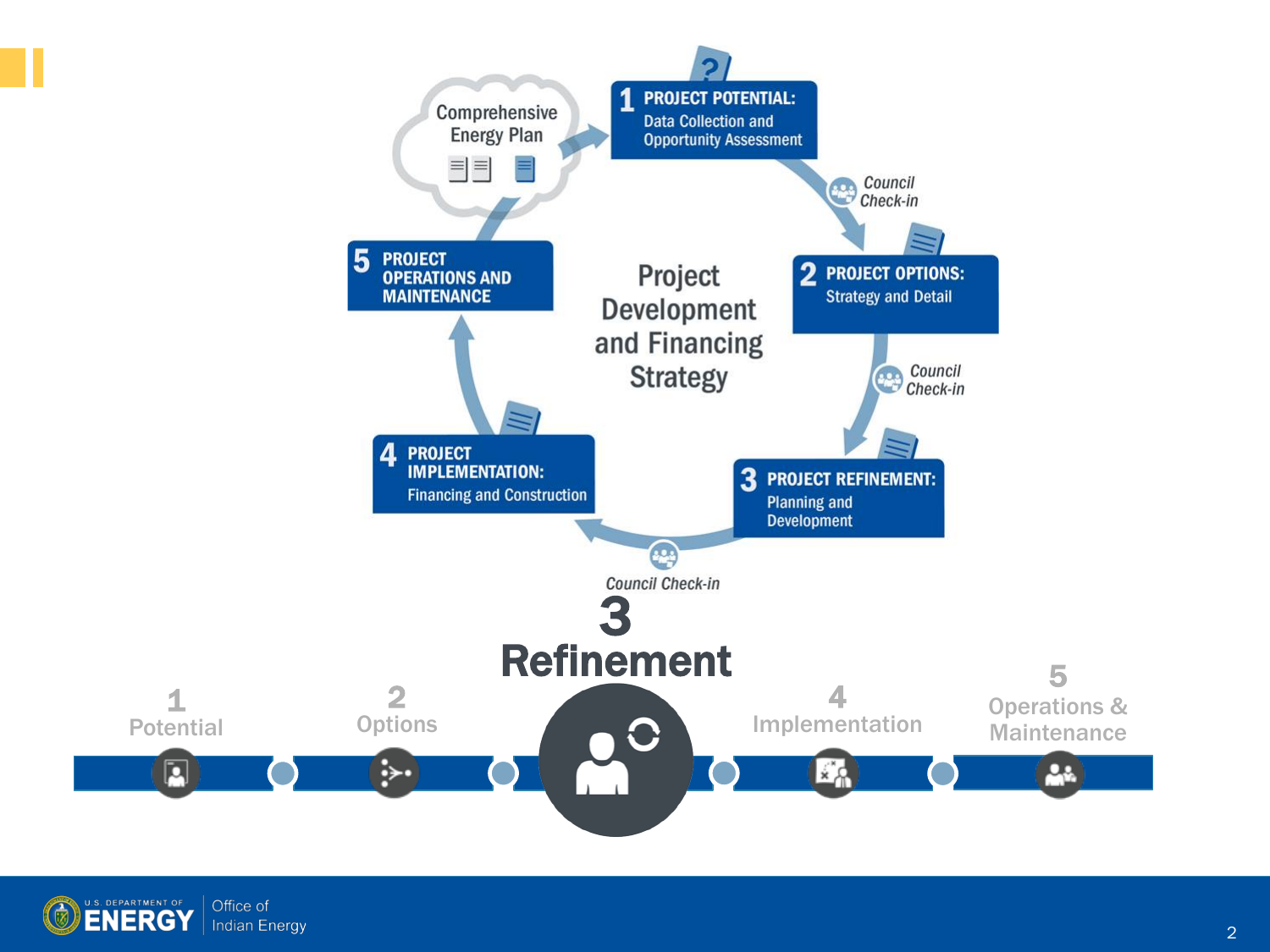#### 

# FUNDING AND FINANCING OPTIONS

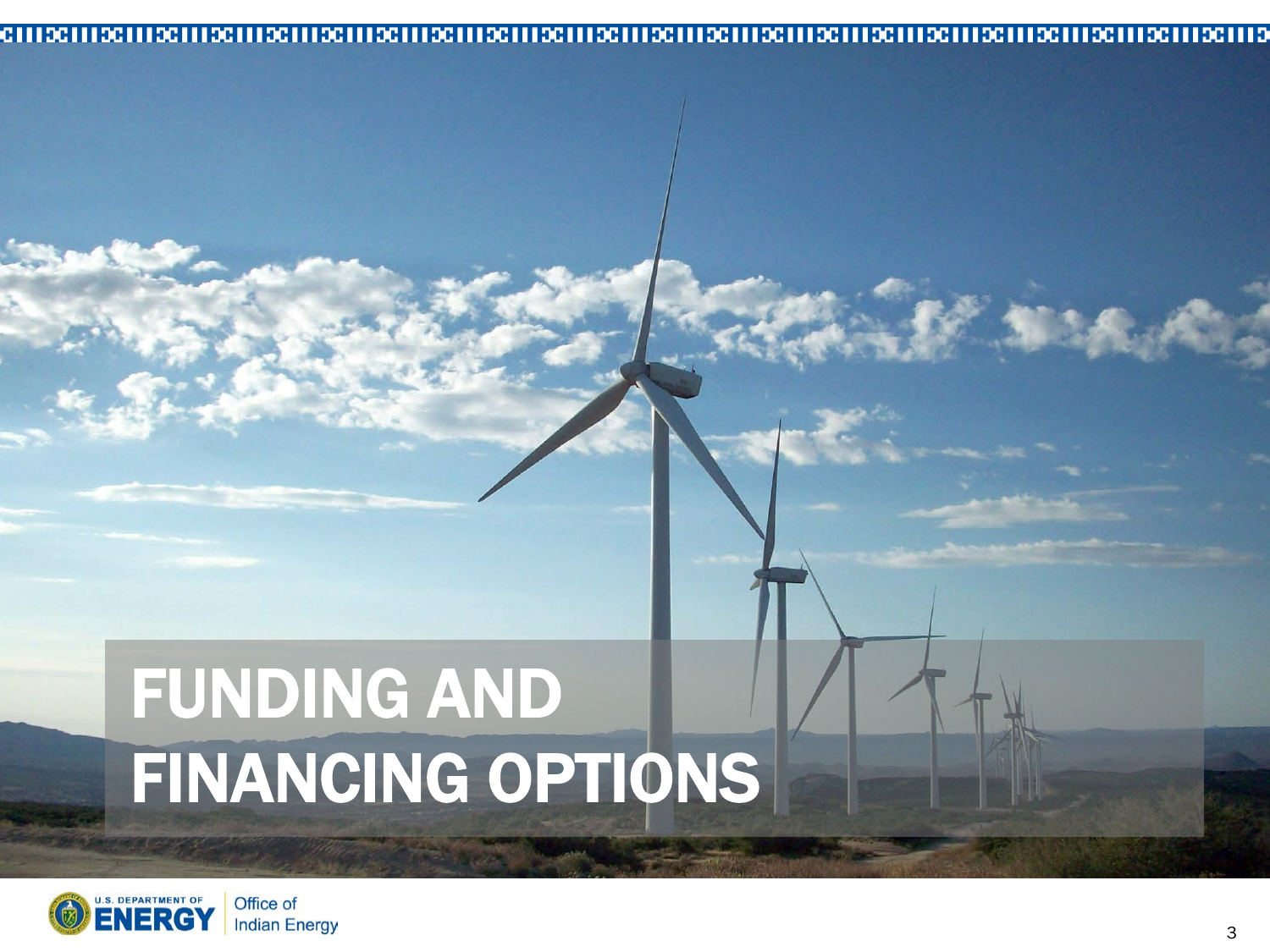### Project Ownership

Financing structure is highly dependent on size of the project and the capital available for a given project:

- Tribe owns the project (cash purchase or debt)
- Tribe hosts the project and buys the electricity (power purchase agreement)
- Tribe partners with private sector and co-owns the project (uncertainties about receipt of tax benefits)

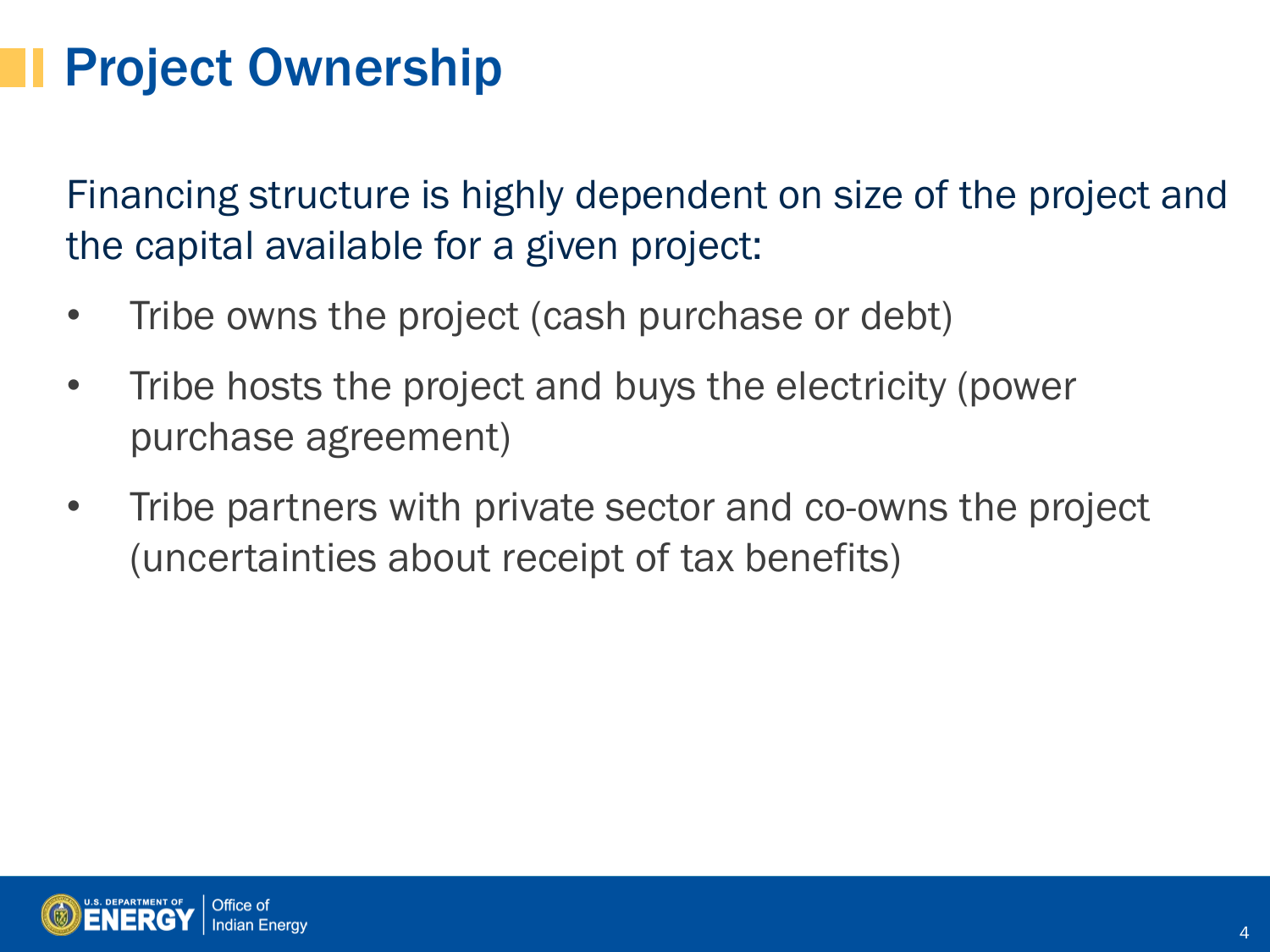### Financing Options and Sources of Capital

- Cash on hand (e.g., reserves, trust, cash flow from other activities)
- Grants from third parties
- Renewable energy incentives (e.g., Single-family Affordable Solar Homes Program [SASH])
- Monetizing green attributes (e.g., renewable energy certificates [RECs])
- Debt
- Energy savings performance contracts (ESPCs) and utility energy savings contracts (UESCs)
- Tax equity investors seeking tax incentives

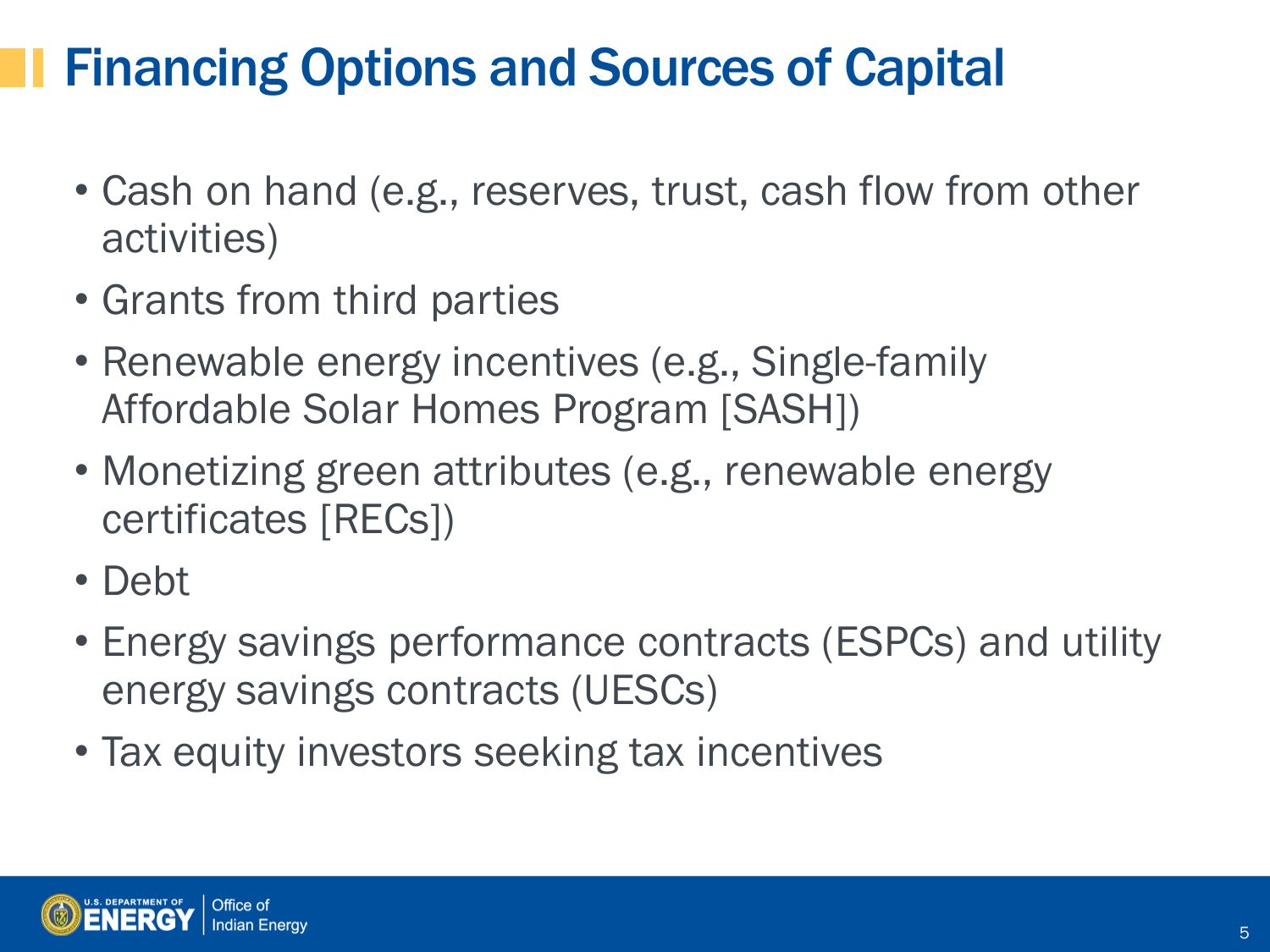#### Project Scale

Facility: single-building system Primary goals: offset building energy use, costs Development timeline: 1 month to 1 year 10 kilowatts (kW) @ \$3.50/Watt (W) \$35,000

#### Community: multiple buildings/campus

Primary goals: Offset community energy costs, promote energy self-sufficiency Development timeline: 6 months to 2 years

 100 kW @ \$2.75/W \$275,000

1,000 kW @ \$2.25/W \$2,250,000



NC Solar Center, NREL 09373



Orange County Convention Center, NREL 18077

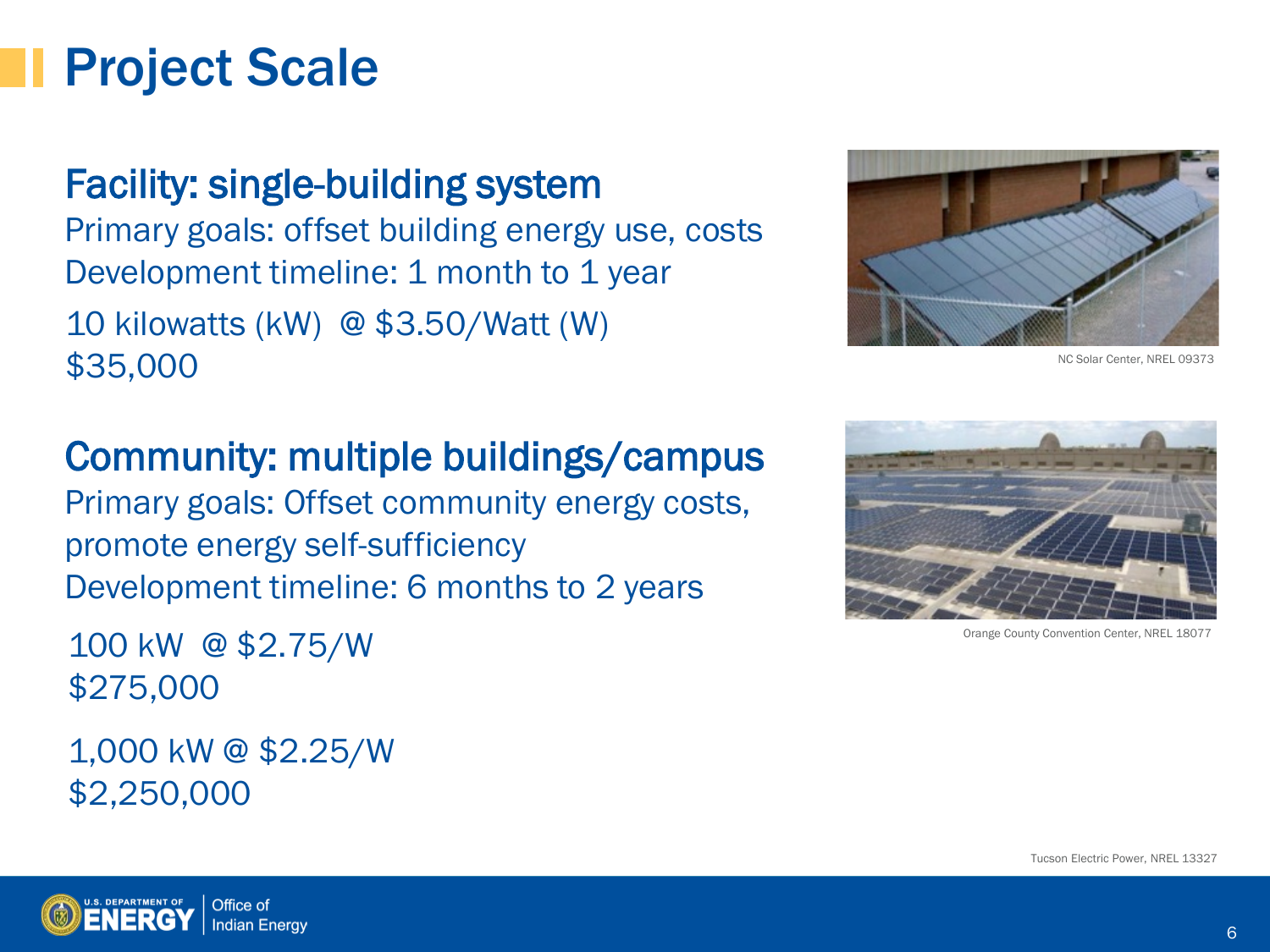# Paying for the Project

Three Major Costs to Develop a Project

- **Feasibility** this is the project potential analysis
- Preconstruction permitting, environmental
- Construction engineering, procurement of equipment, and actual construction of plant 42-kW PV panels installed on Grand Ronde Tribal Housing Authority carport.



Combination of tribal funds and state incentives. Photo from GRTHA, NREL 31797

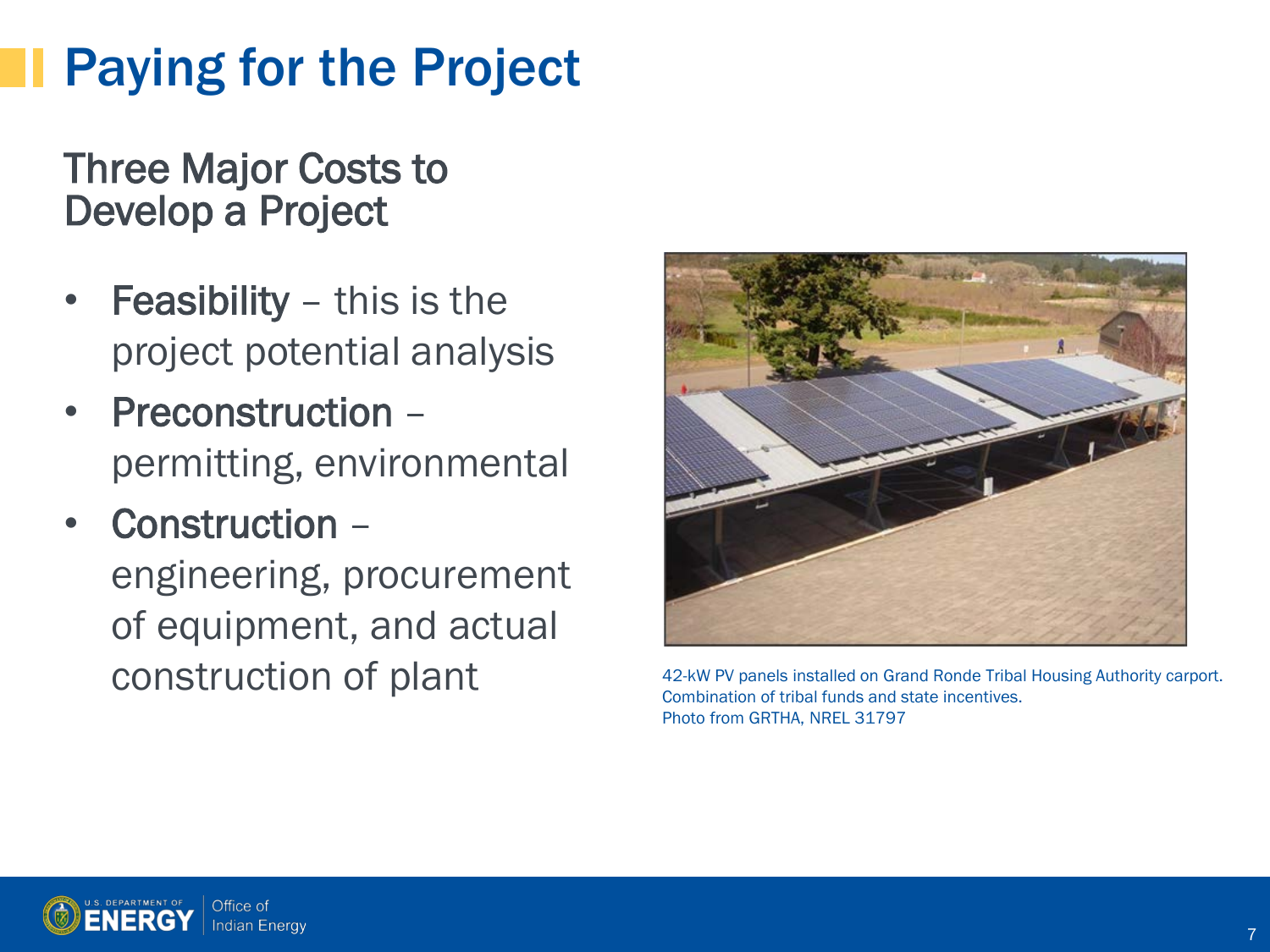#### Costs and Cash Flows Example (hypothetical, without tax credits)



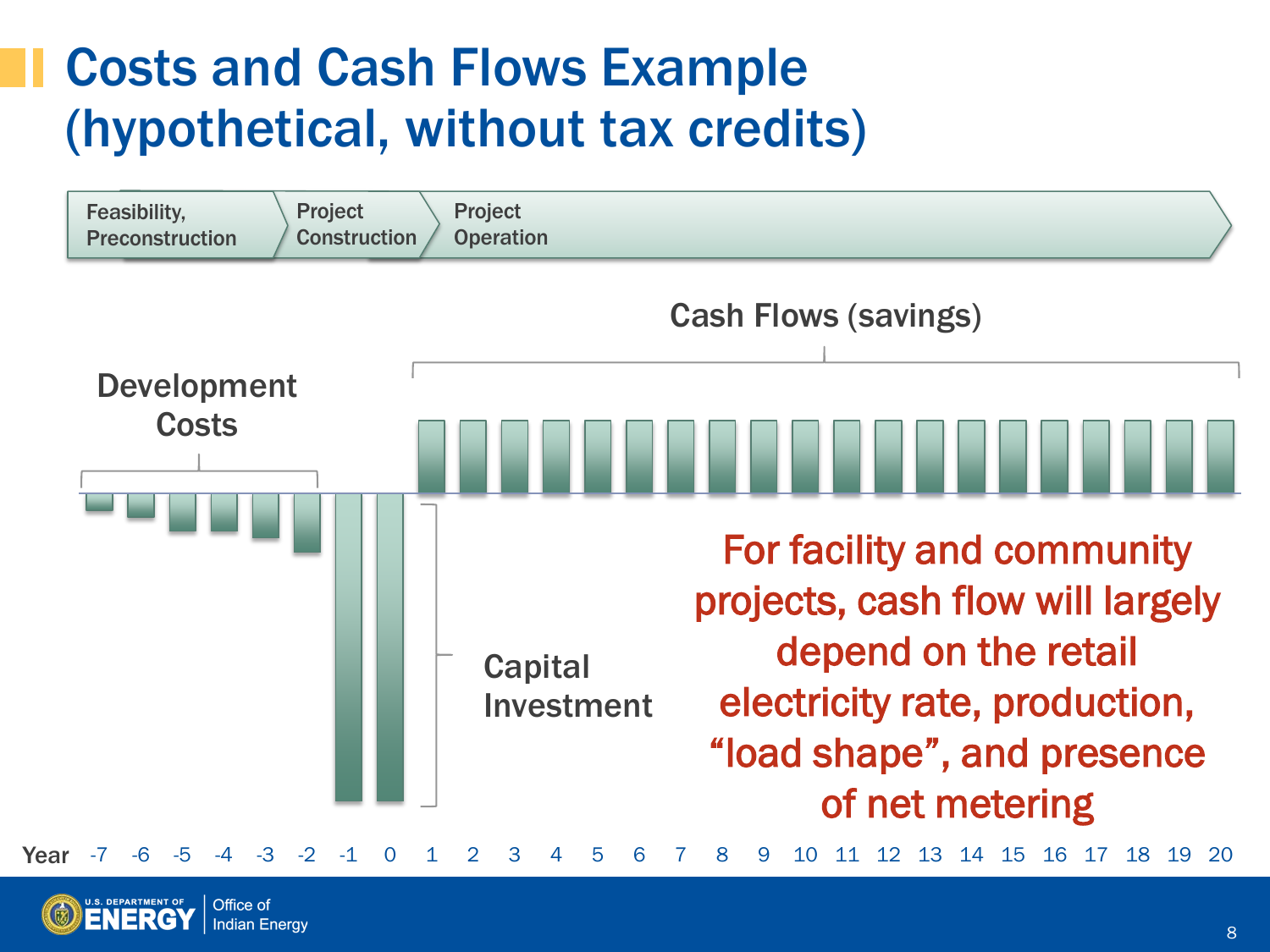#### 

# LEVELIZED COST OF ENERGY



■ 名 ズ 。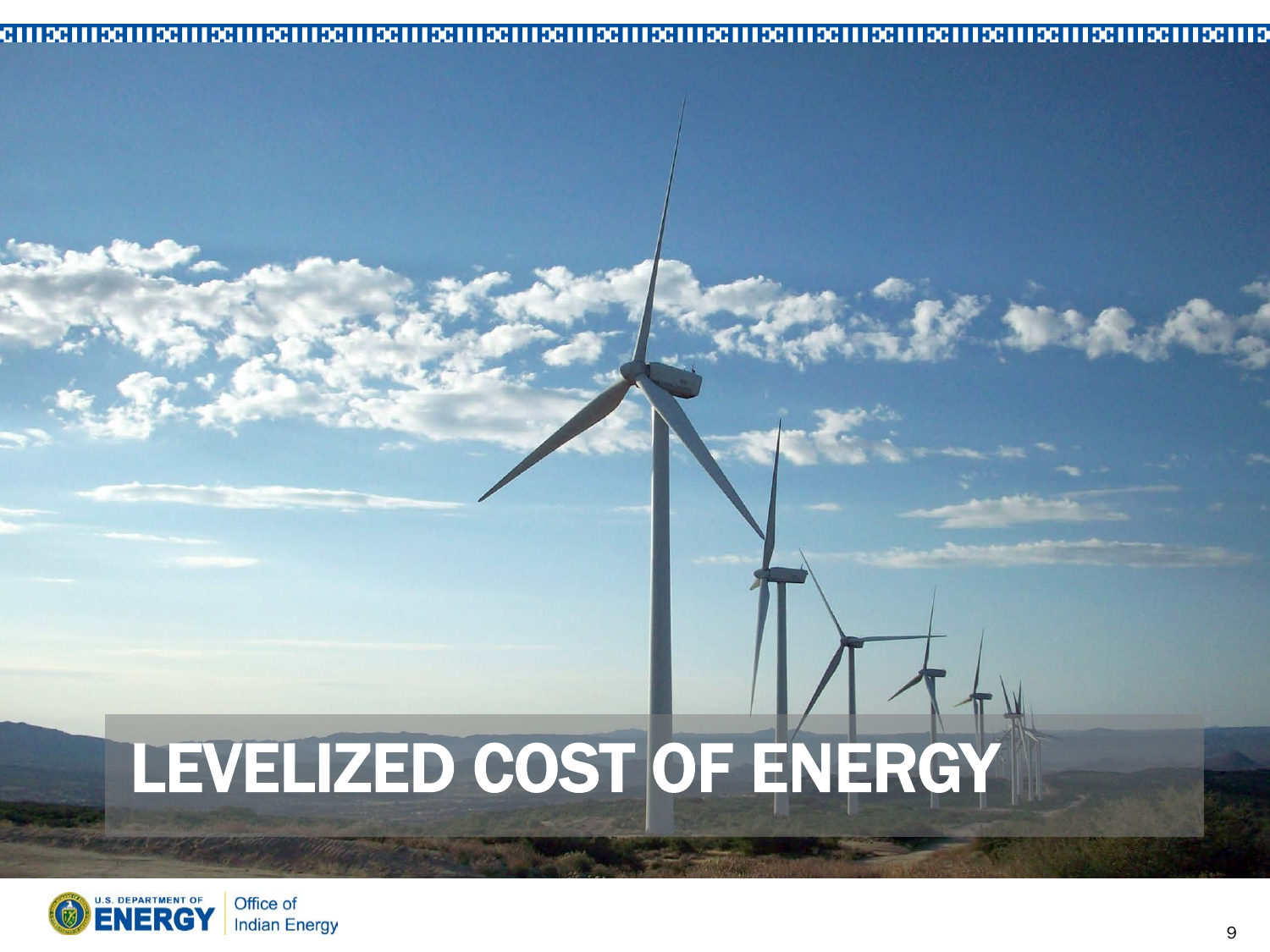### Levelized Cost of Energy (LCOE)

- Measures lifetime costs divided by energy production, captured in \$/megawatt-hour (MWh) or ¢/kilowatt hour (kWh)
- Calculates present value of the total cost of: a) building and b) operating a power plant over an assumed lifetime
- Allows the comparison of different technologies (e.g., wind, solar, natural gas) of unequal life spans, project size, different capital cost, risk, return, and capacities

Critical to making an informed decision to proceed with development of a facility or community energy project.

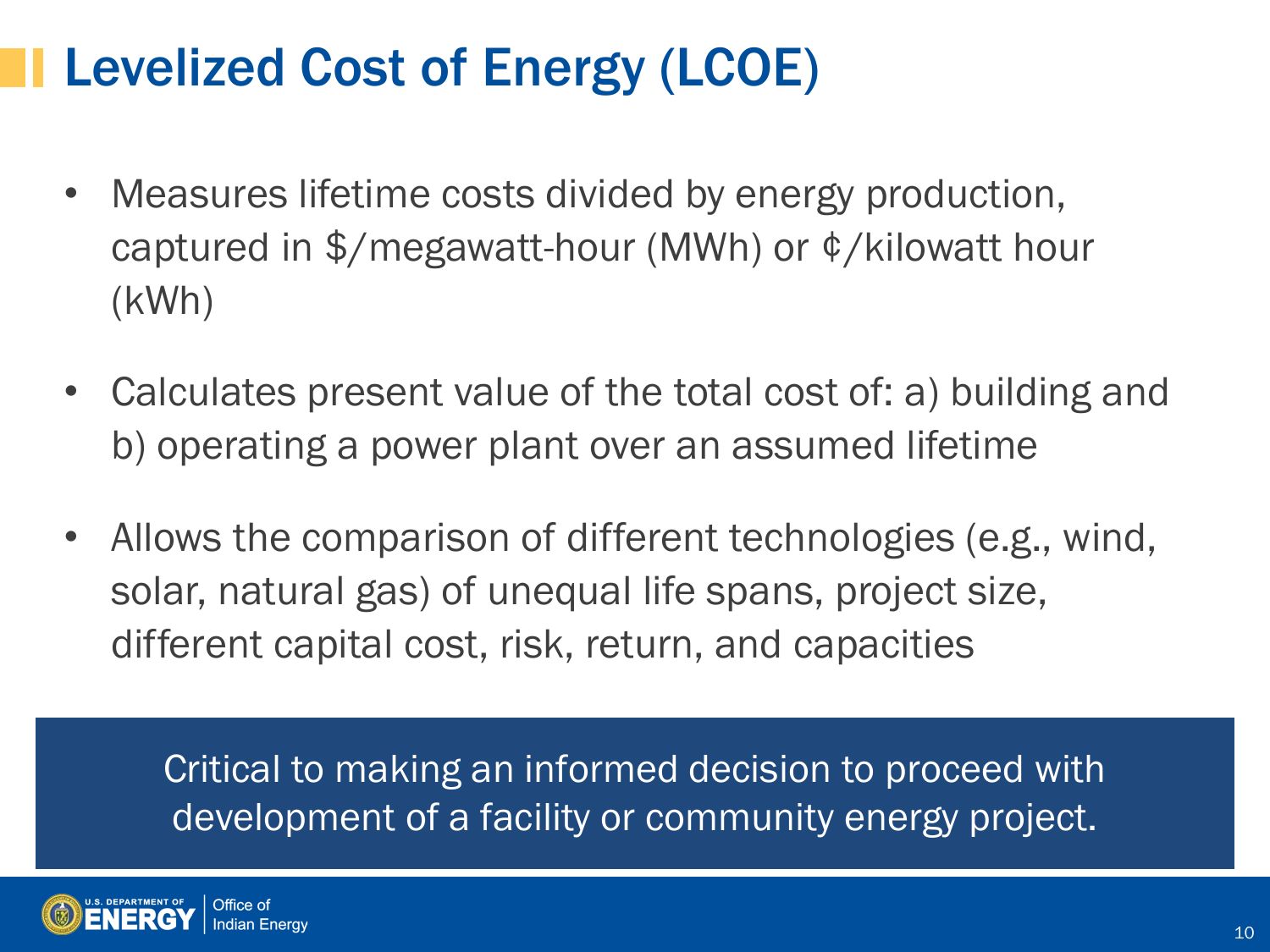### Simplified LCOE Concept



Adapted from European Wind Energy Association, "Economics of Wind Energy," [http://www.ewea.org/fileadmin/ewea\\_documents/documents/00\\_POLICY\\_document/Economics\\_of\\_Wind\\_Energy\\_\\_March\\_2009\\_.pdf](http://www.ewea.org/fileadmin/ewea_documents/documents/00_POLICY_document/Economics_of_Wind_Energy__March_2009_.pdf)

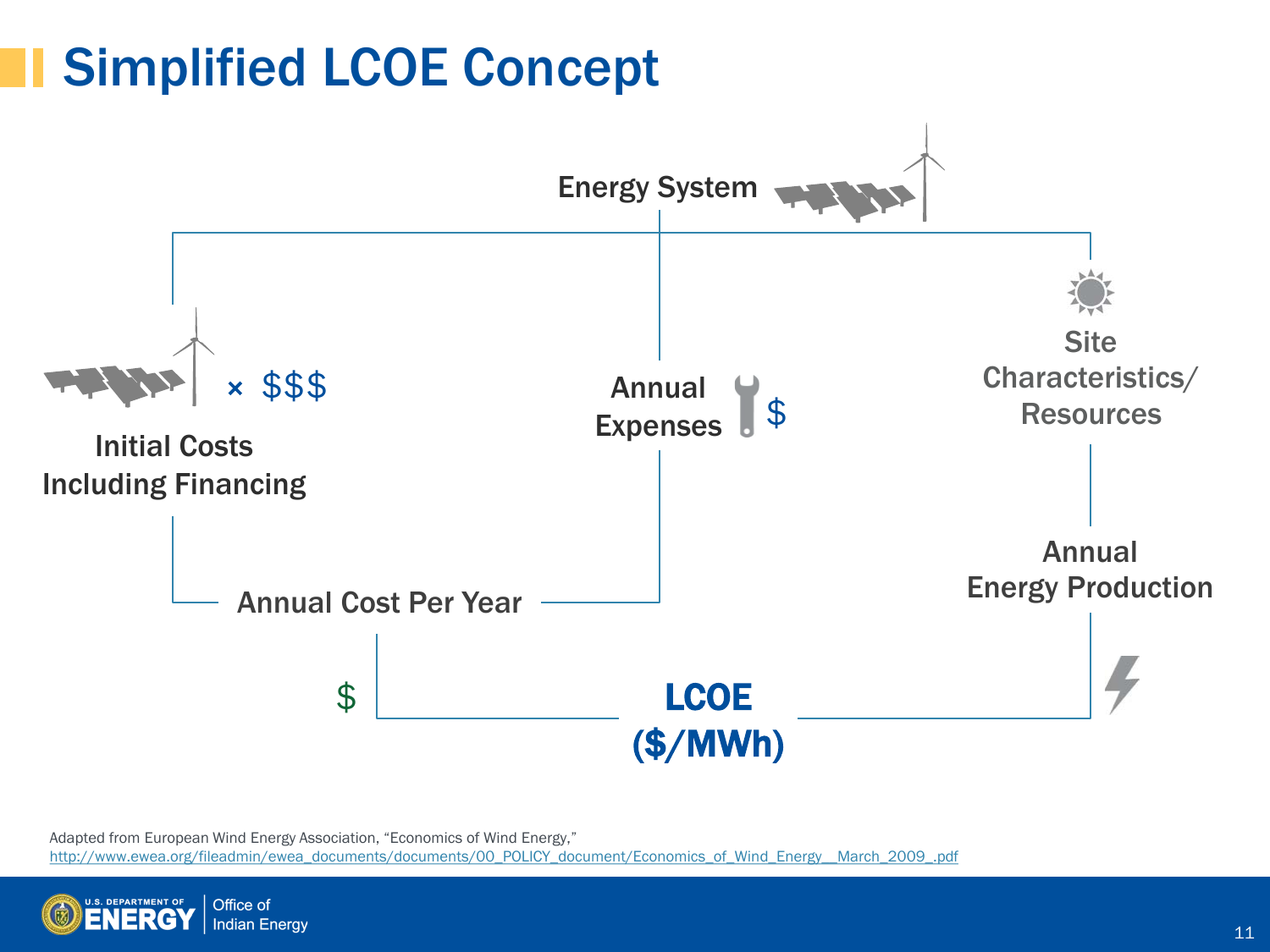## Using LCOE

#### Calculating and comparing LCOE can:

- Measure value across the longer term, showing probable life-cycle costs
- Highlight opportunities for tribes to develop different scales of projects (facility, community, or commercial)
- Inform decisions to pursue projects on an economic basis, compared to utility rates

Most renewable energy projects have zero fuel costs (with biomass being the possible exception)

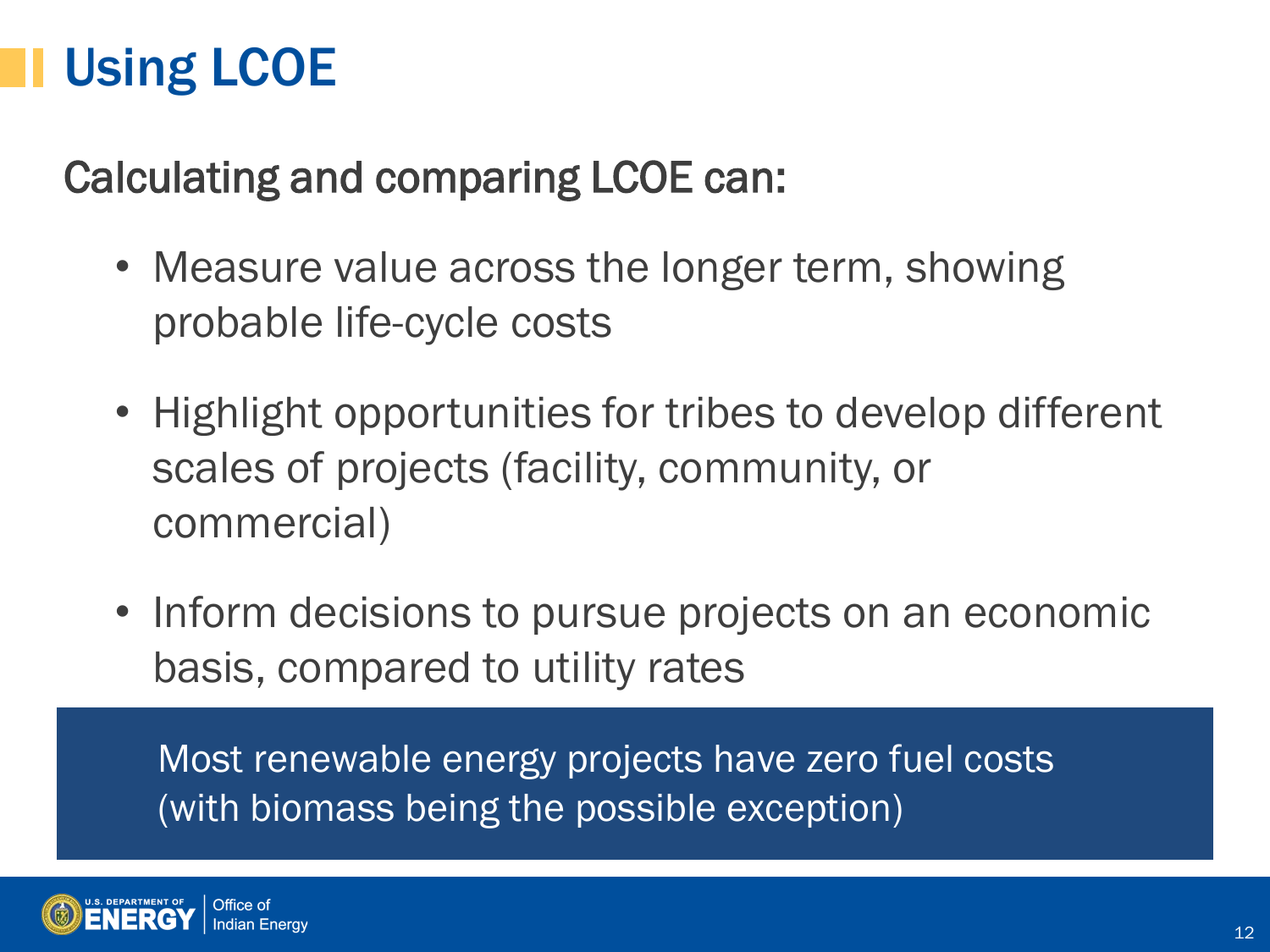#### 

# HYPOTHETICAL PROJECTS



天文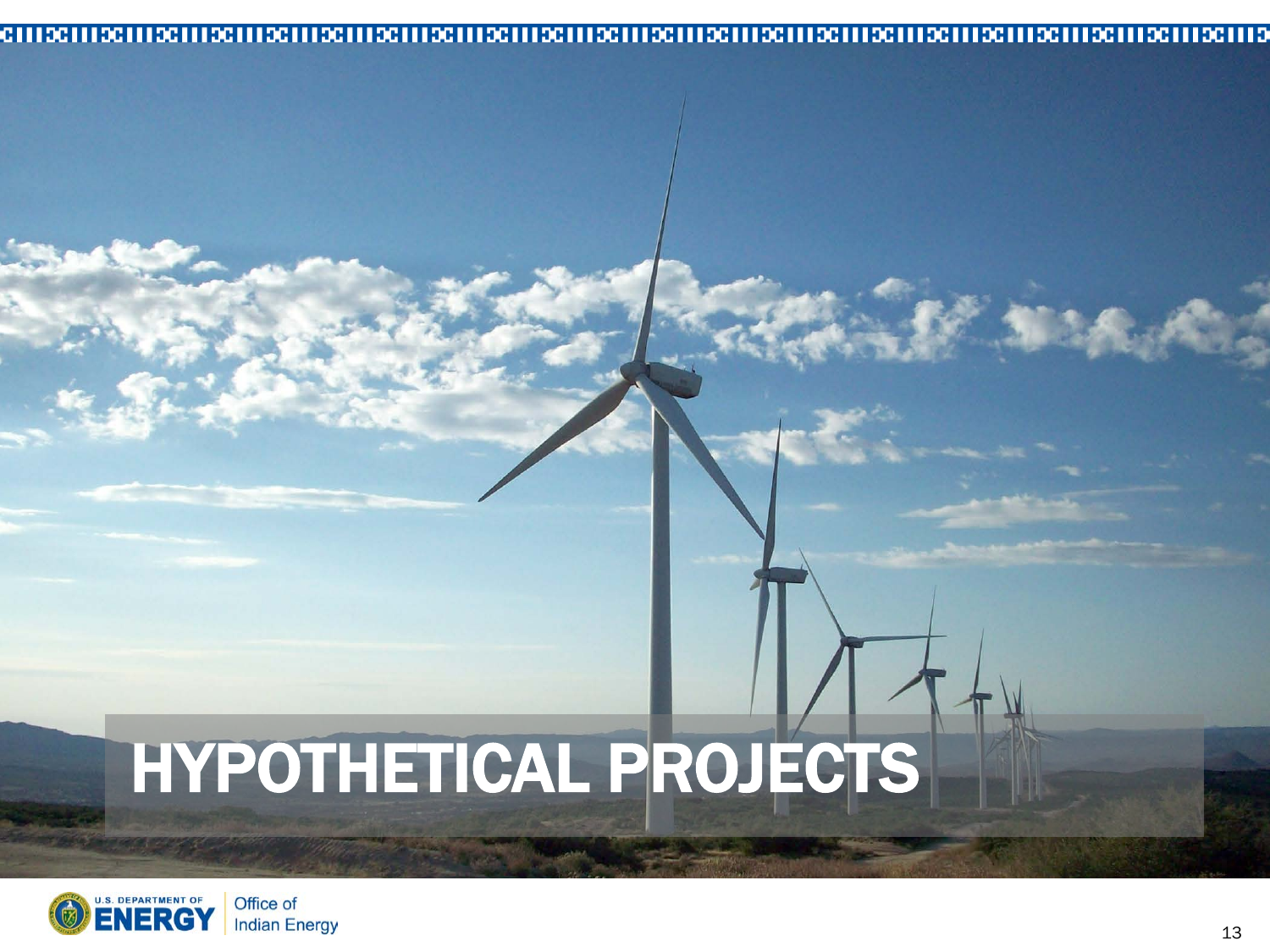### Net Metering

- Contract with utility that compensates generators for electricity fed onto the grid (i.e., not consumed onsite)
- Compensation is most commonly at the retail rate (although this is under dispute in many states)
- Can be a critical component to realizing return on investment for facility and community projects

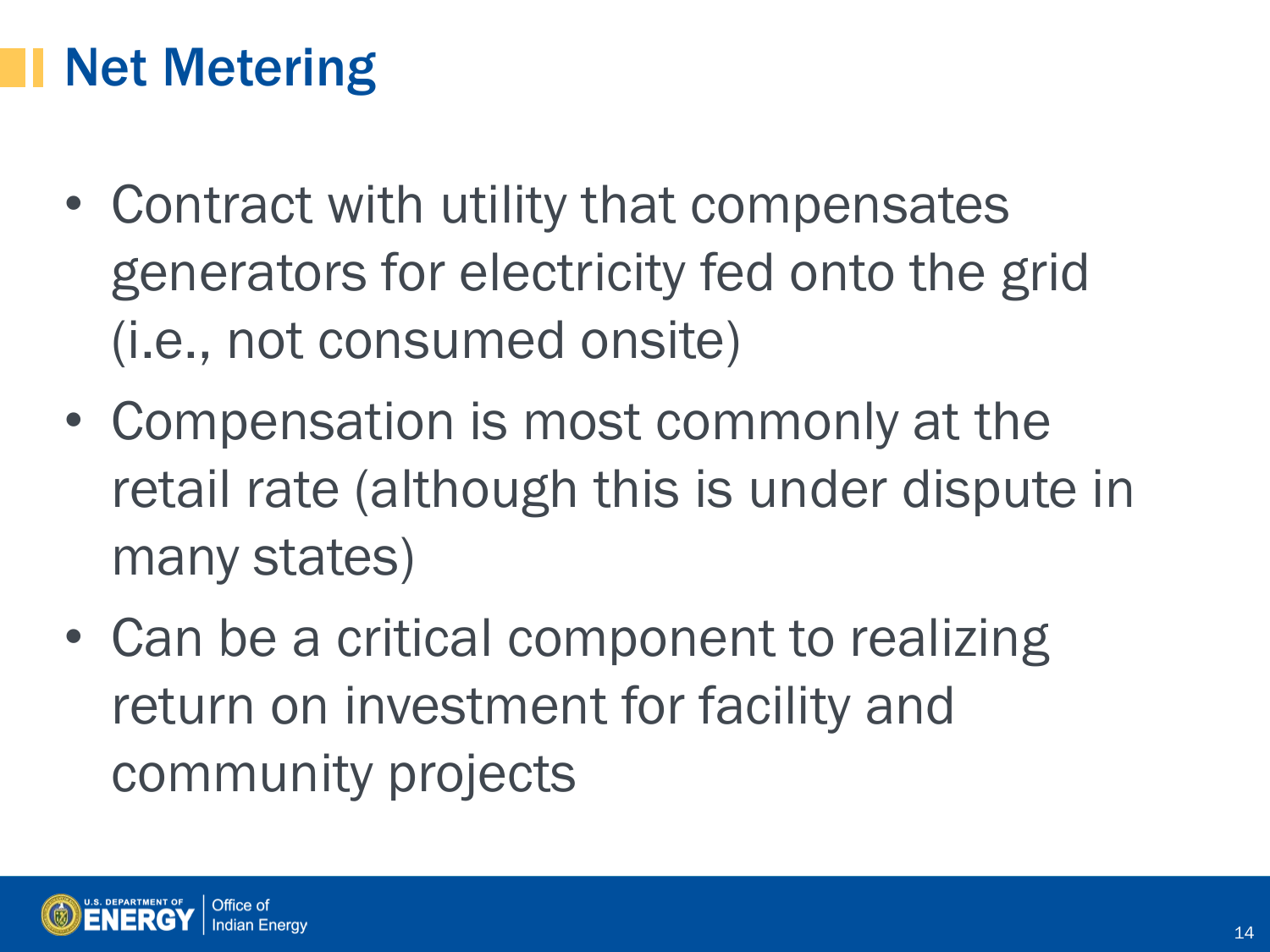### Paying for It: Small Scale



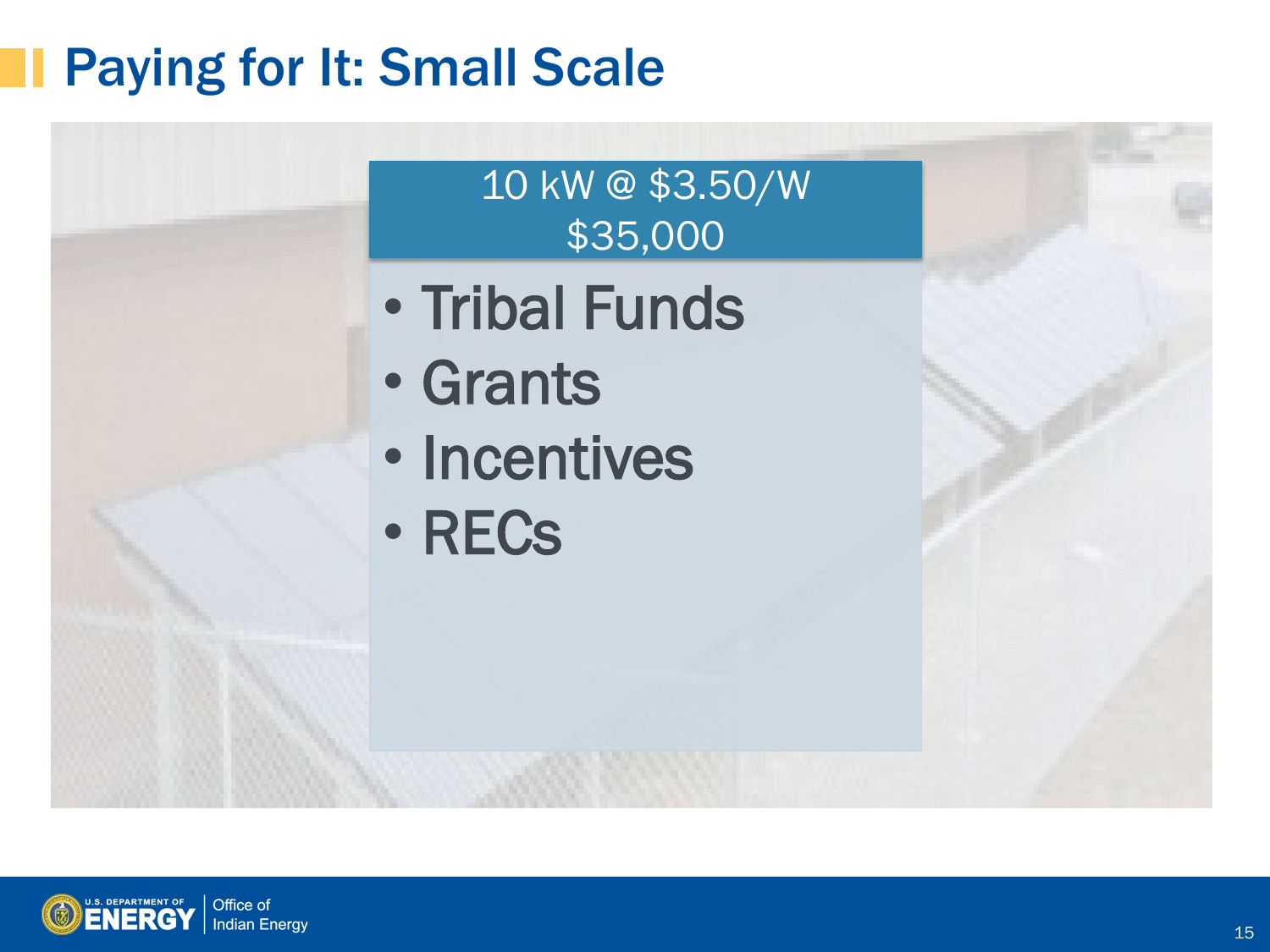## Direct Ownership Structure



its electricity

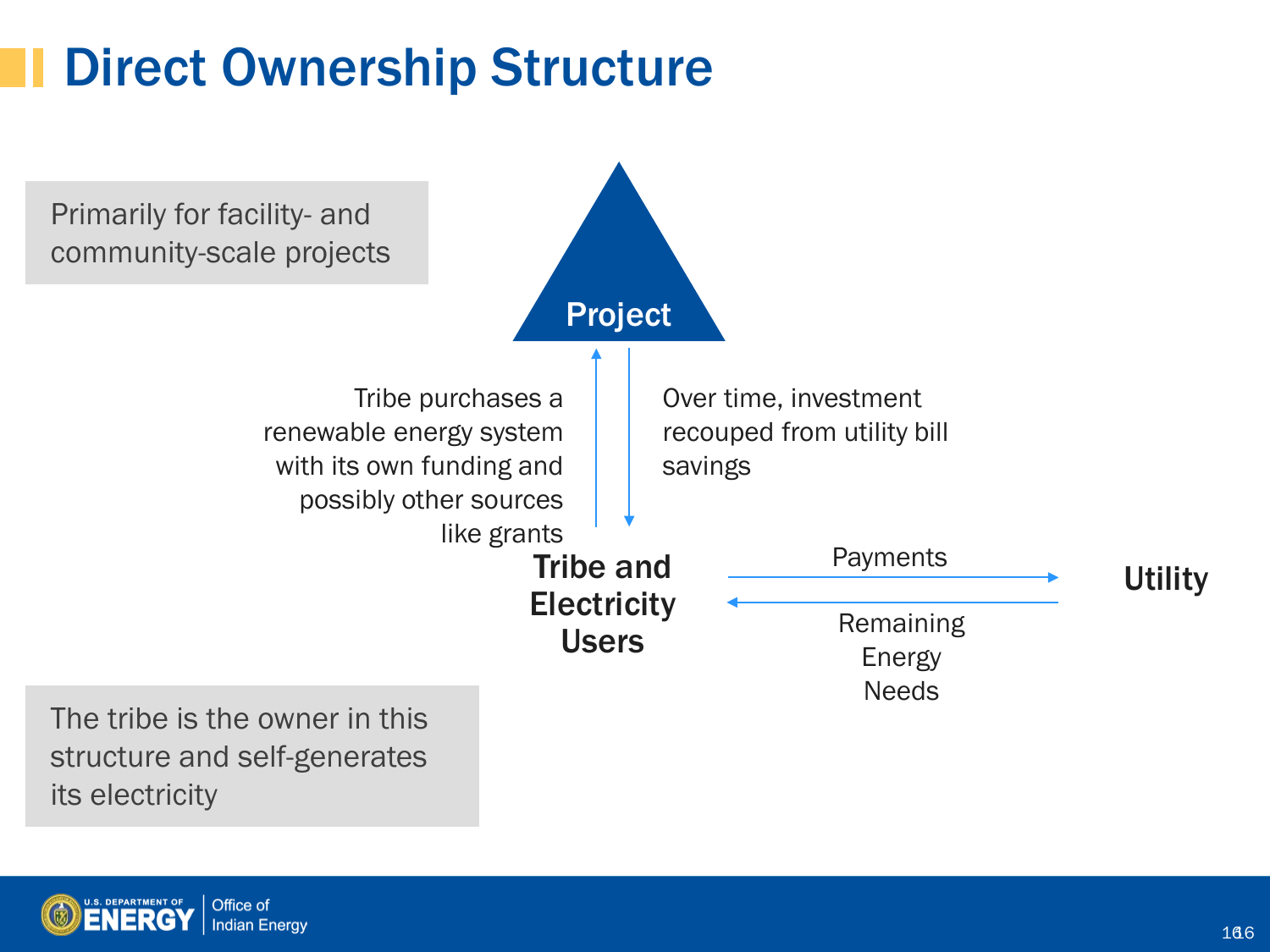# Hypothetical Solar Project: Direct Ownership

- $\cdot$  10 kW
- Installation on rooftop of small administrative building, Southern California
- Offset Southern California Edison (SCE) GS-1 Rate (assume 1% annual increase)
- \$35,000 capital cost
- Cash purchase
- No incentives, no REC sales

| <b>30-Year Analysis</b>         |              |
|---------------------------------|--------------|
| <b>Metric</b>                   | <b>Value</b> |
| Annual energy                   | 16,741 kWh   |
| Capacity factor                 | 19.10%       |
| <b>LCOE</b>                     | 15.16 ¢/kWh  |
| Electricity cost without system | \$12,492     |
| Electricity cost with system    | \$9,690      |
| Net savings with system         | \$2,802      |
| Payback period                  | 11.6 years   |

Below average retail rate?

Acceptable timeframe?

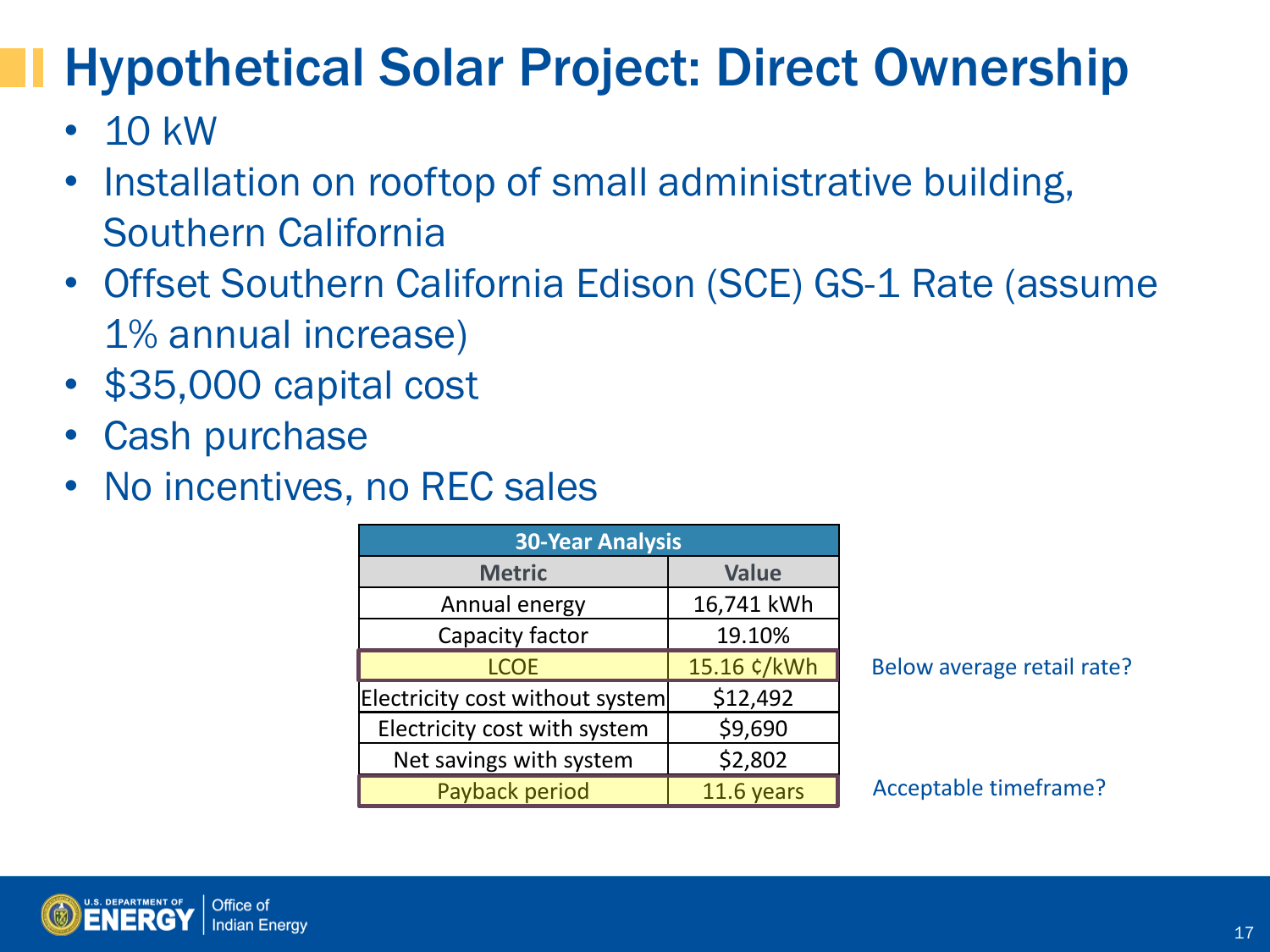## Paying for It: Mid Scale



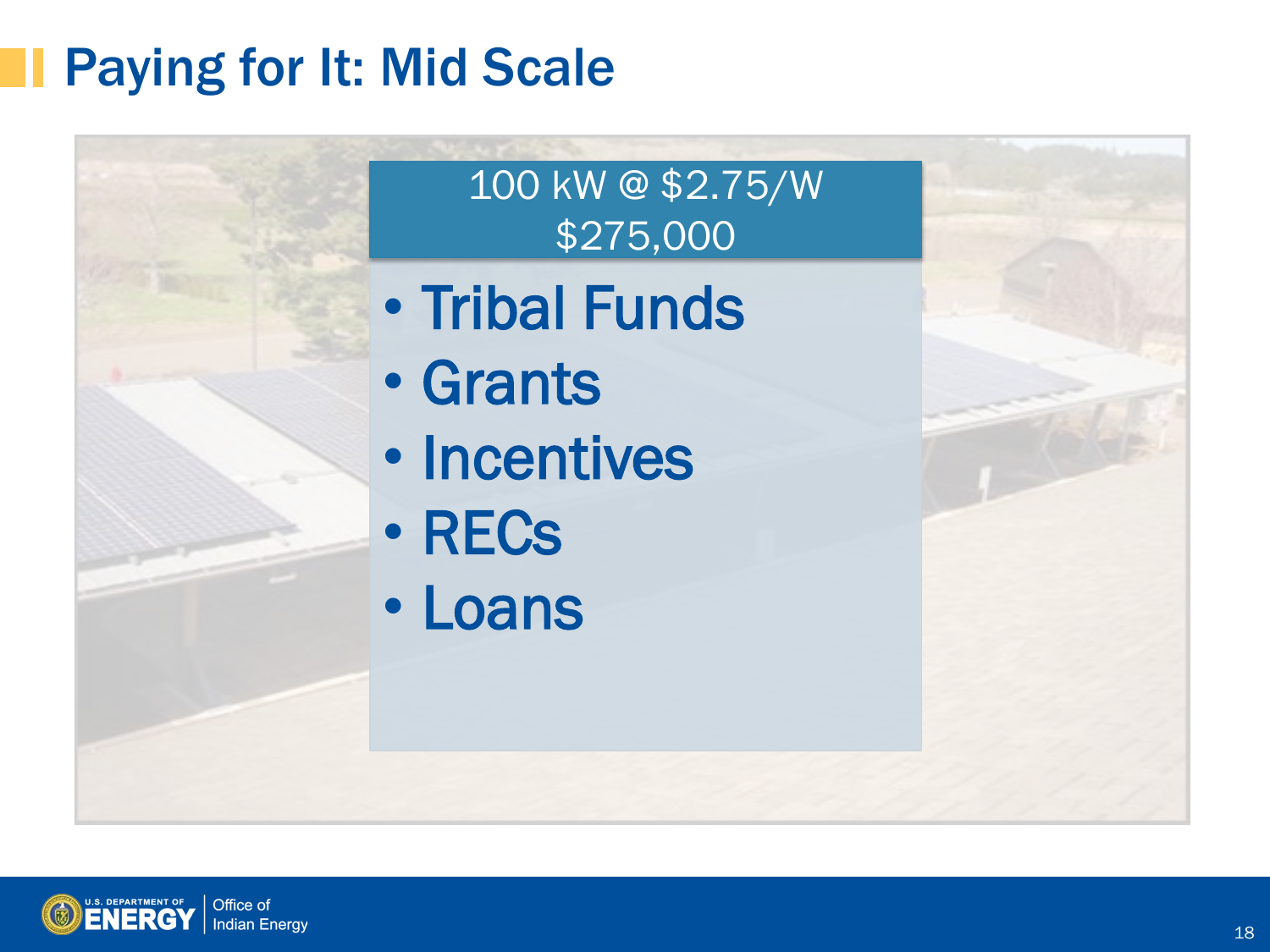#### Ownership with Debt



The tribe is still the owner in this structure and self-generates its electricity. Cash flows/savings go partially or entirely to debt service

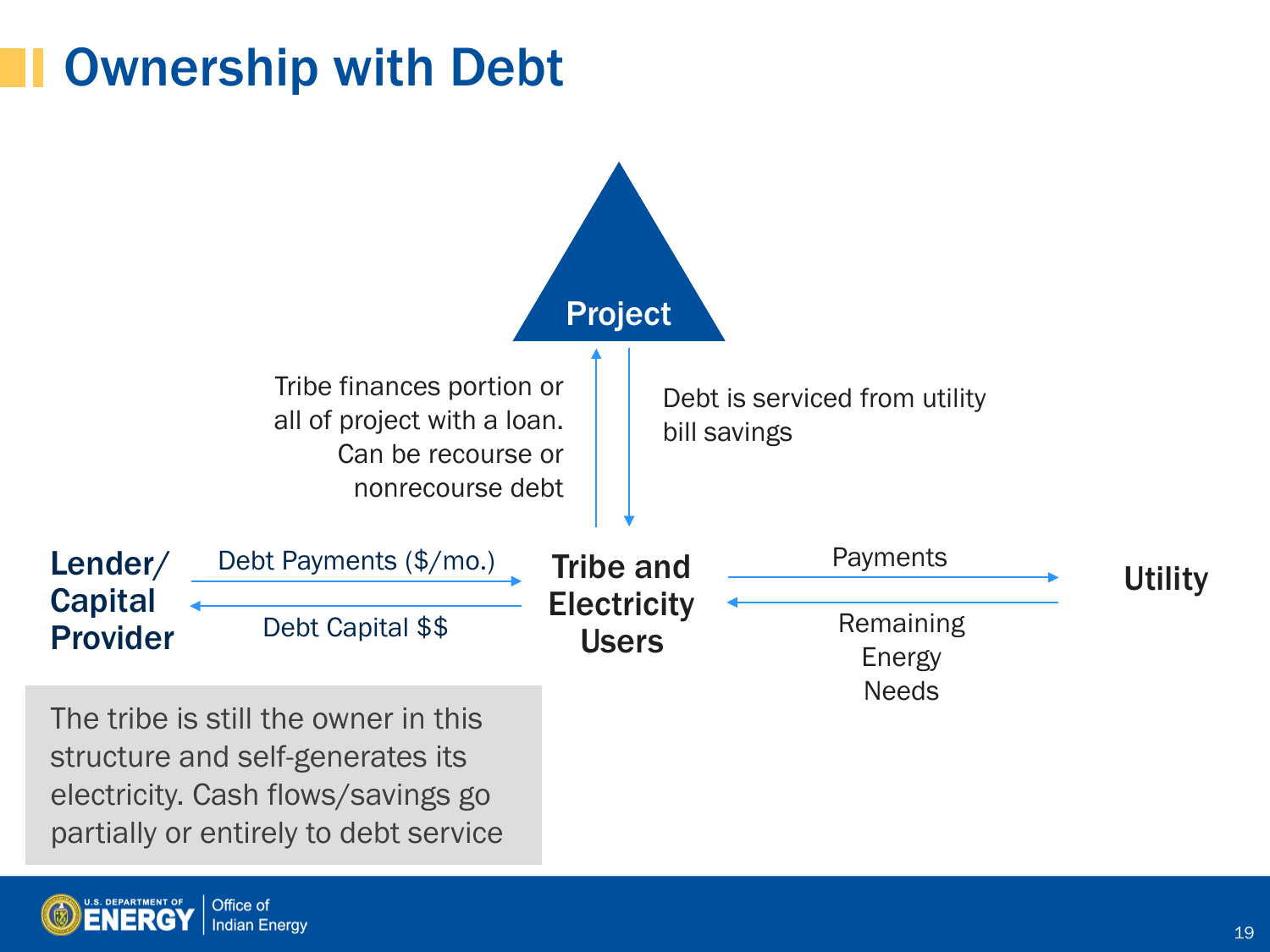### Potential Sources of Debt/Loans

- Tribal Economic Development Bonds (TEDB)
- Commercial bank loans
	- Credit enhancements (e.g., loan guarantees)
- Other Tax Credit Bonds (Qualified Energy Conservation Bond [QECB]/Clean Renewable Energy Bond [CREB])
- Other

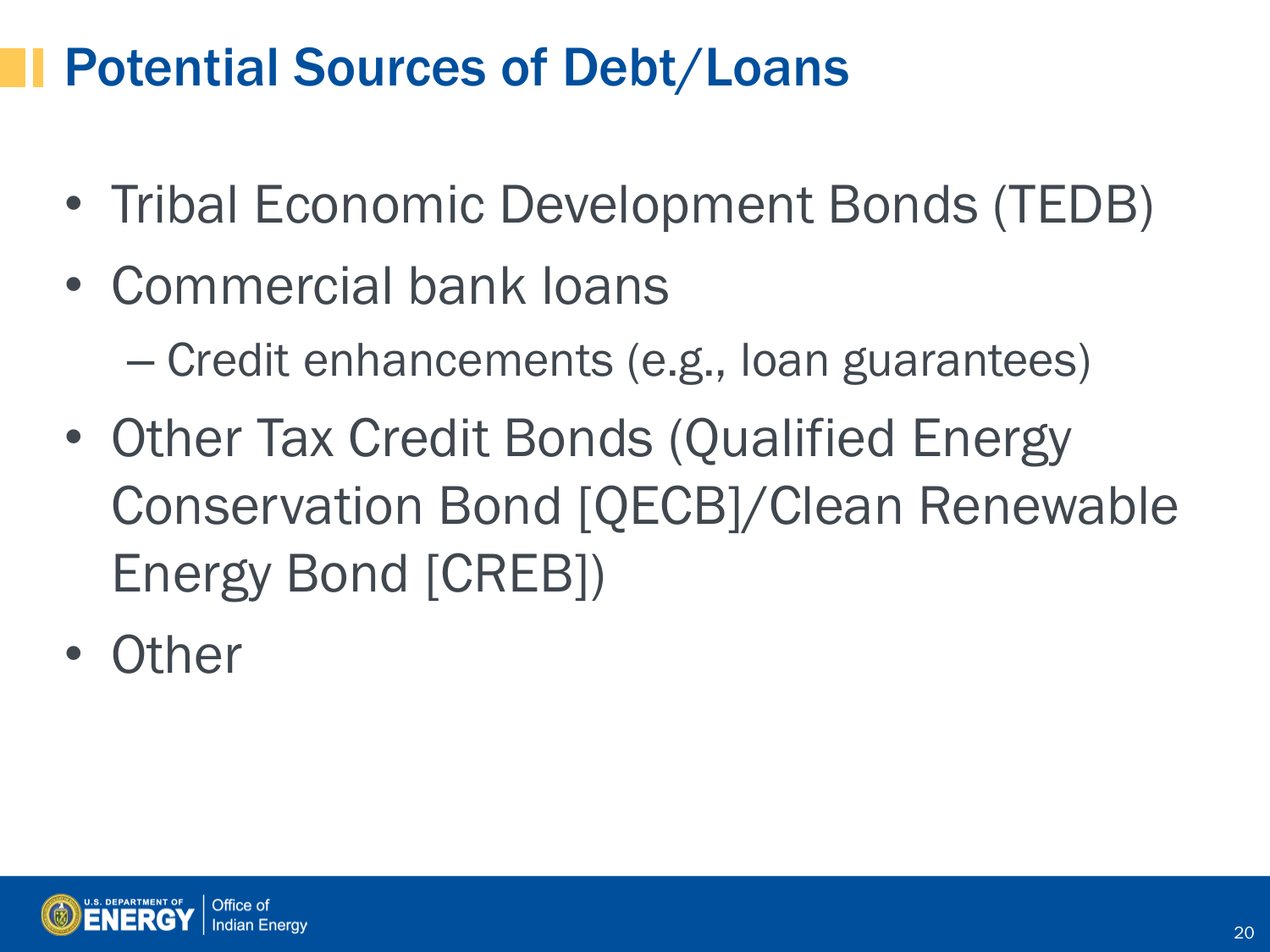### Hypothetical Solar Project: Loan Finance

- 100 kW
- Ground-mount installation serving an office complex, Southern **California**
- Offset SCE GS-2 Rate (assume average 17% demand charge offset annually)
- \$275,000 capital cost, 100% debt financed
- 20-year loan, 6% interest rate
- No incentives, no REC sales

| <b>30-Year Analysis</b>         |              |
|---------------------------------|--------------|
| <b>Metric</b>                   | <b>Value</b> |
| Annual energy                   | 16,741 kWh   |
| Capacity factor                 | 19.10%       |
| <b>LCOE</b>                     | 15.48 ¢/kWh  |
| Electricity cost without system | \$92,724     |
| Electricity cost with system    | \$74,184     |
| Net savings with system         | \$18,540     |
| Payback period                  | 14.2 years   |

Below average retail rate?

Acceptable timeframe?

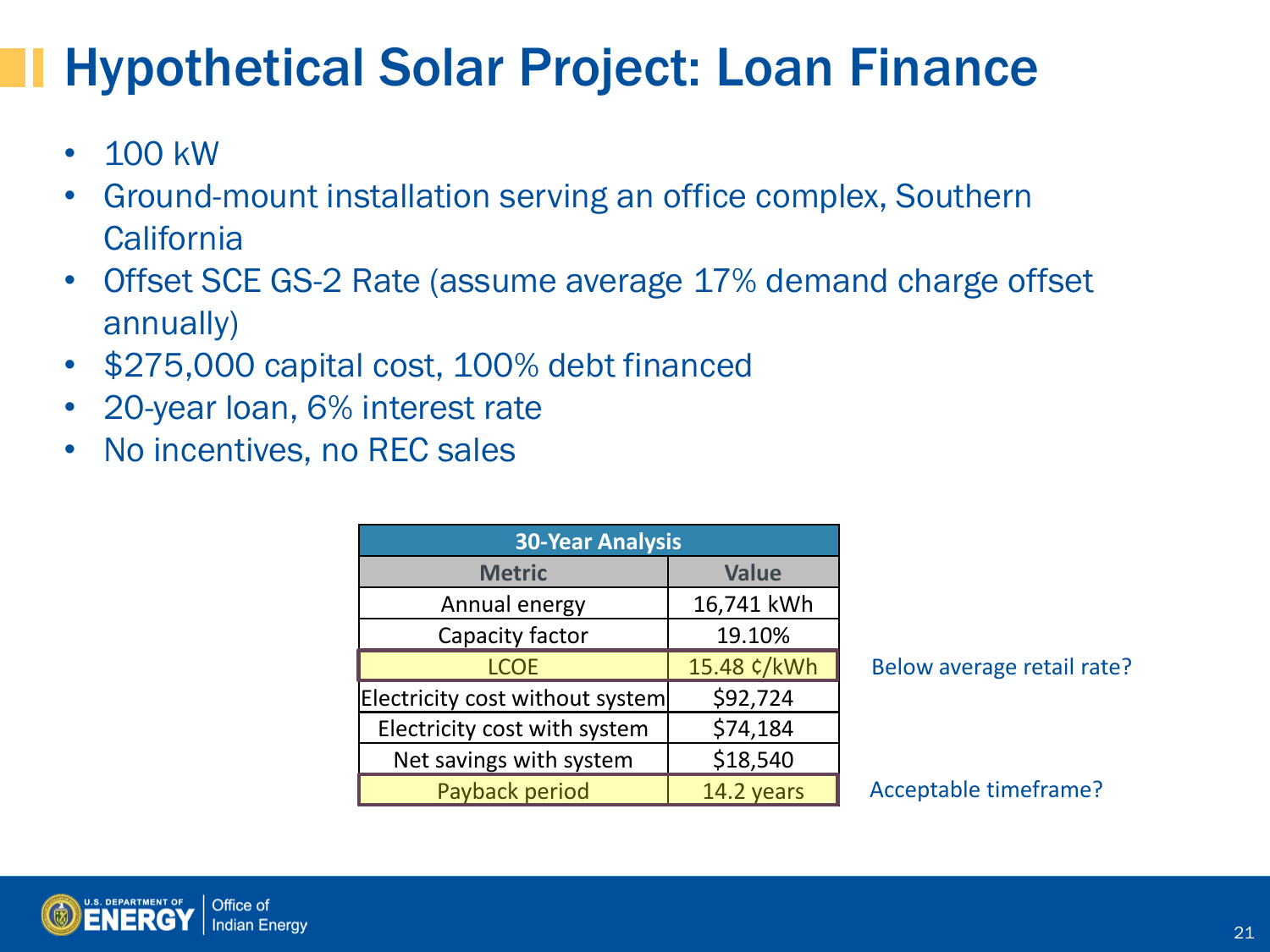## Paying for It: Large Scale

1 MW @ \$2.25/W \$2,250,000

- Tribal Funds
- Grants

֦

- Incentives
- RECs
- Loans
- Tax Credits?



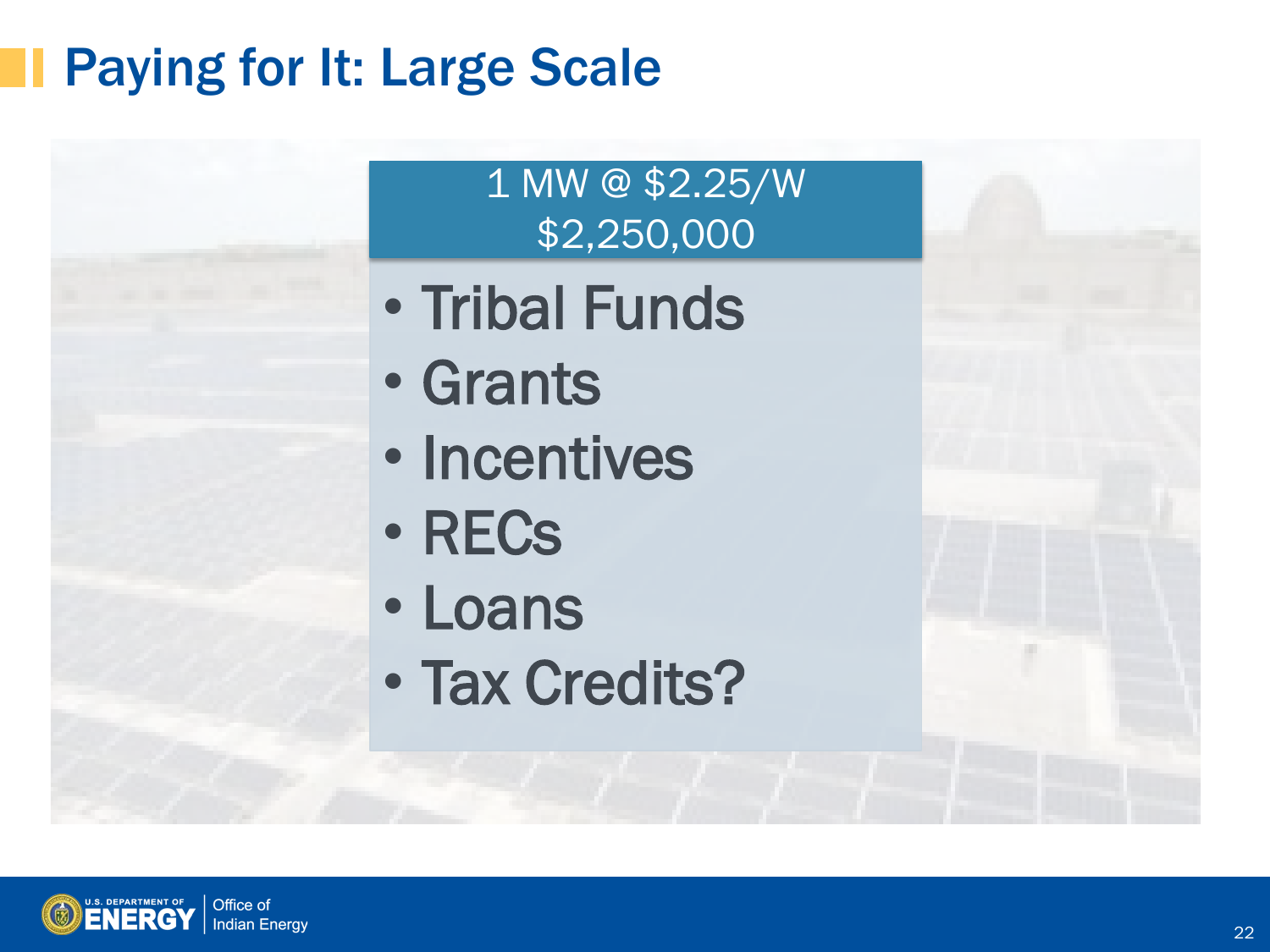#### Primary Federal Tax Credits and Incentives

|                                     | <b>Production Tax</b><br><b>Credit (PTC)</b>               | <b>Investment Tax</b><br><b>Credit (ITC)</b>                                              | <b>Accelerated</b><br><b>Depreciation</b>                                                                                     |
|-------------------------------------|------------------------------------------------------------|-------------------------------------------------------------------------------------------|-------------------------------------------------------------------------------------------------------------------------------|
| <b>Value</b>                        | Tax credit of<br>2.3¢/kWh                                  | Tax credit of 30% of<br>project costs                                                     | Depreciation of eligible<br>costs according to an<br>annual schedule                                                          |
| <b>Primary</b><br><b>Technology</b> | Wind                                                       | <b>Solar</b>                                                                              | Can be taken with either<br><b>PTC or ITC</b>                                                                                 |
| <b>Basis</b>                        | Energy produced over<br>10-year period                     | Eligible project cost.<br>Credit taken at the<br>time the project is<br>placed in service | Qualifying project cost.<br>If used with ITC, basis is<br>reduced by half of the<br>credit (i.e., 85% of<br>qualifying costs) |
| Expiration/<br><b>Phasedown</b>     | Currently available.<br><b>Phasedown from</b><br>2016-2019 | Currently available.<br>Phasedown from<br>2020-2021                                       | <b>MACRS*: None</b><br><b>Bonus: phasedown</b><br>2018-2019<br><b>Tribal Lands: Placed in</b><br>service by December<br>2016  |

\*Modified Accelerated Cost Recovery System

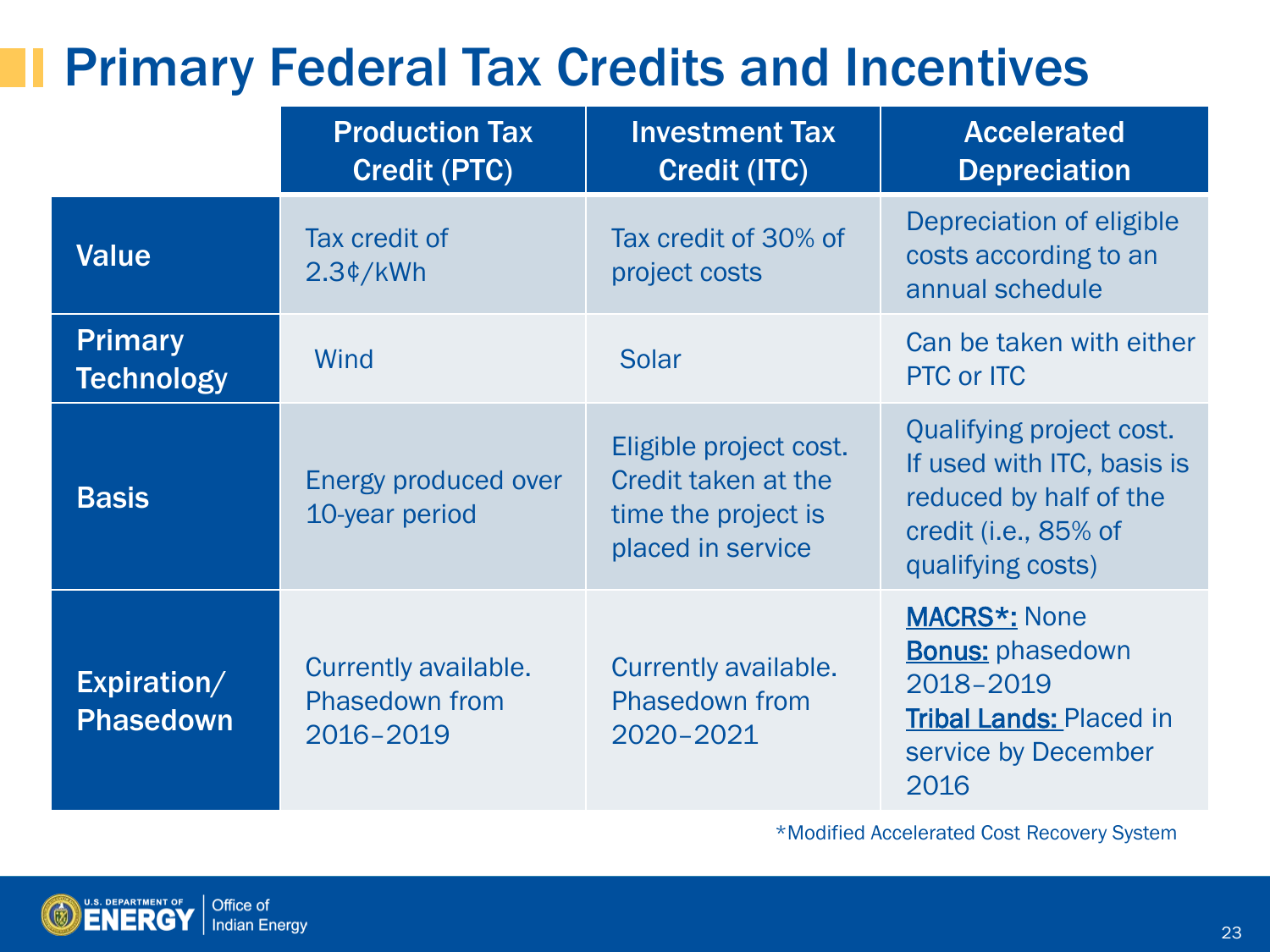#### Issues w/ Tax Credits

- Tribes cannot directly use tax benefits because they have no federal tax liability
	- Project still may be able to benefit (i.e., reduced cost of energy)
- "Tax exempt" entities cannot partner with, or be party to, a lease with a taxable entity on a project that receives tax benefits ("Pickle Rules")
	- IRS has stated that tribes are not "tax exempt" (though still explicitly prohibited from receiving accelerated depreciation benefits as per Section 168 of Internal Revenue Code)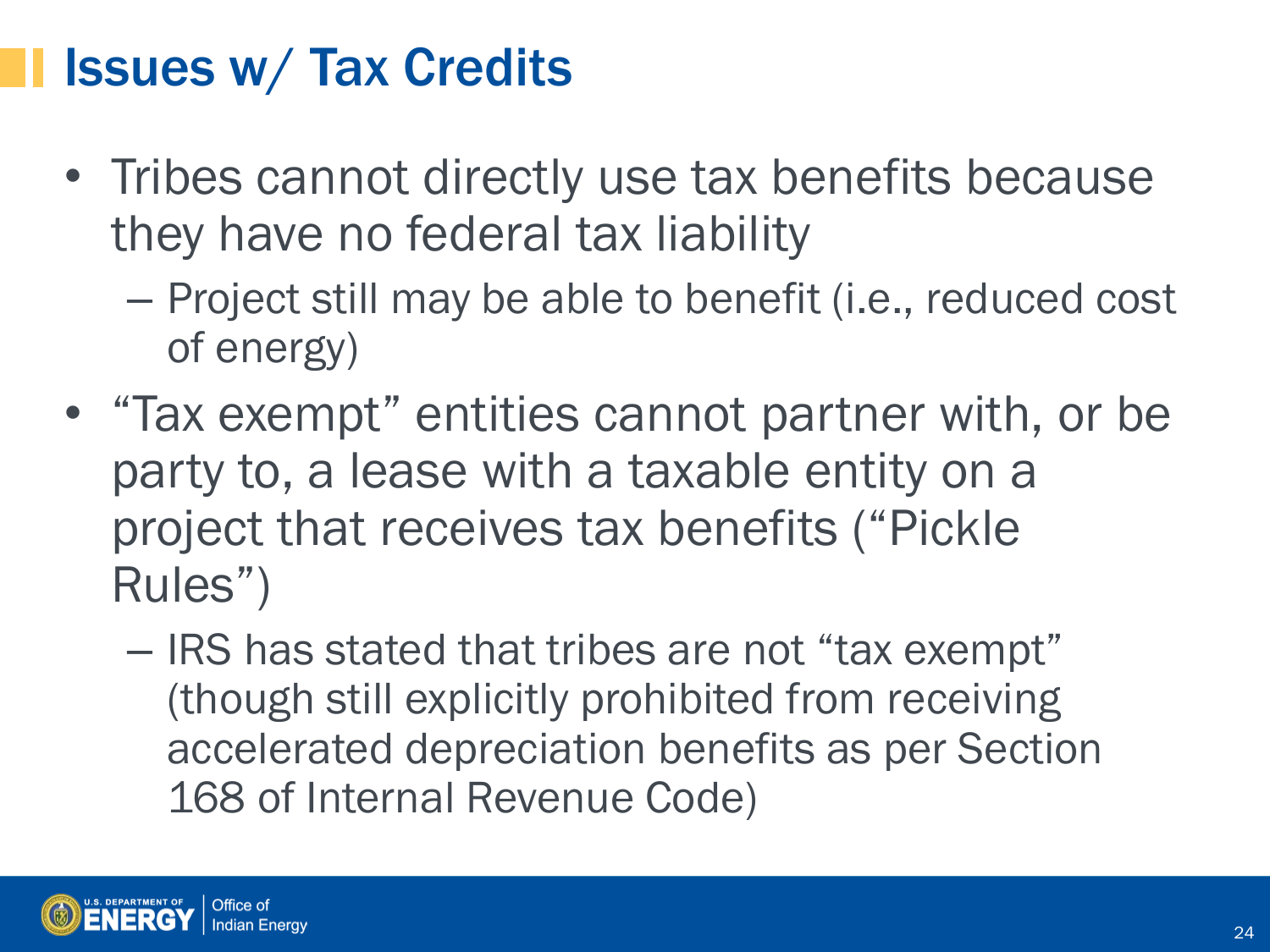#### **Solutions**

- Power purchase agreement (PPA)
- Use of "blocker corporations" (i.e., taxable entity such as an LLC) to partner or be party to a lease with a taxable entity
- 2013 Private Letter Ruling tribes are not "tax-exempt" entities (more on that in a minute...)
- New market tax credits (NMTCs)

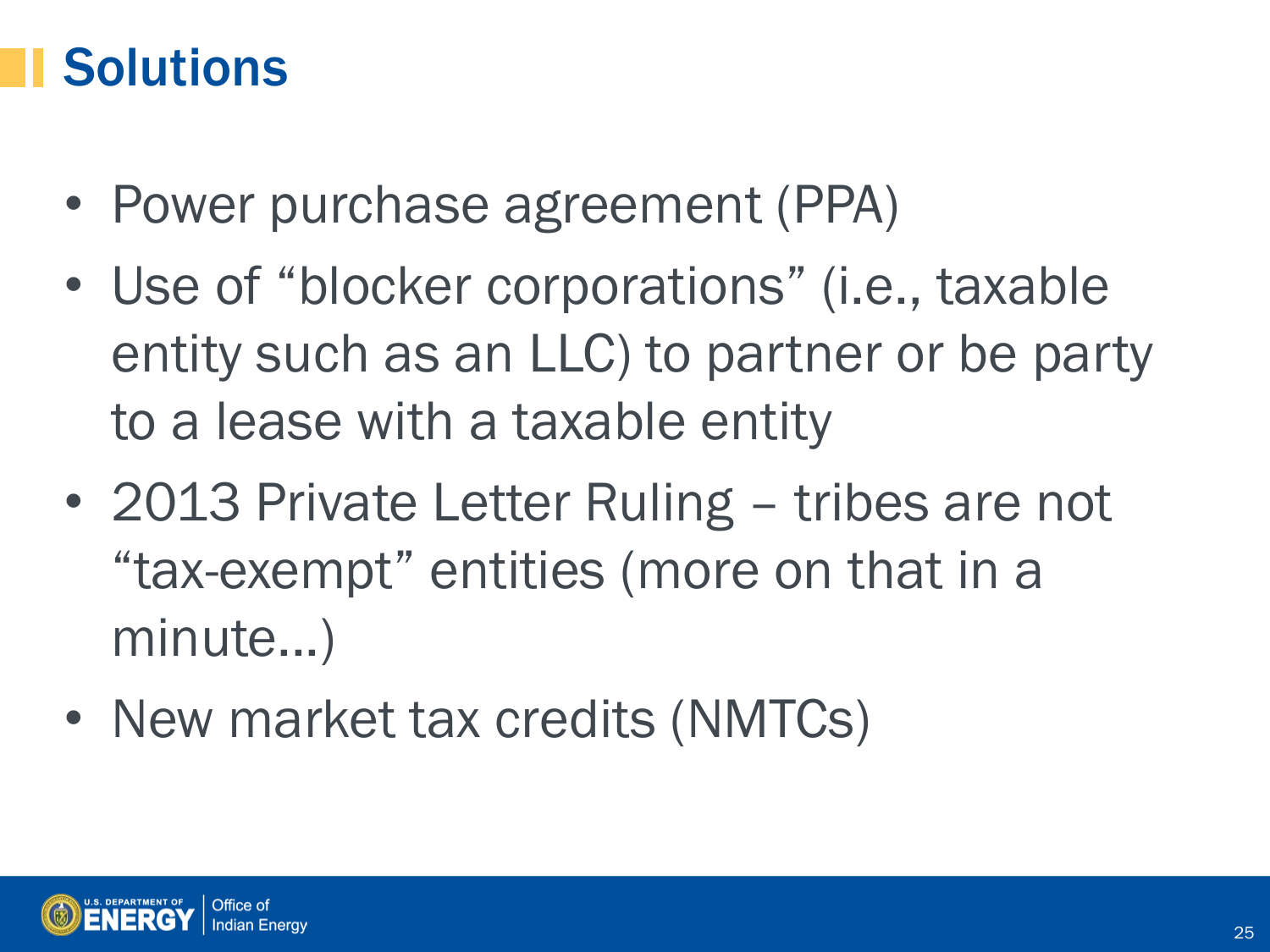### Third-Party PPA

The customer agrees to **host** the system and **purchase** the electricity



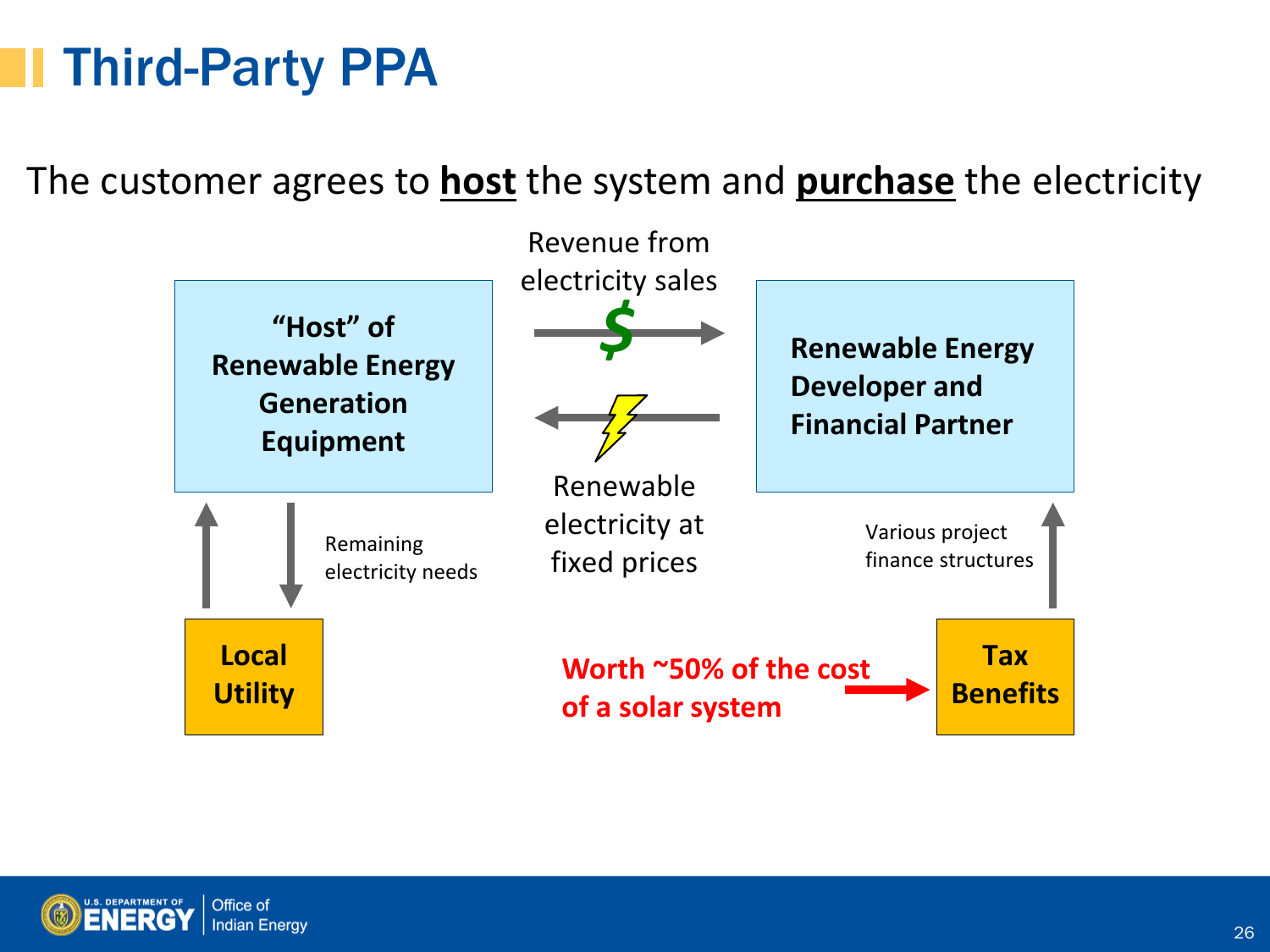#### PPA Considerations to Weigh



- No/low up-front costs
- No O&M
- Benefit from tax incentives
- Locked-in energy price
- Path to ownership

- May not beat current electricity rates
- Tough economics for small projects
- Higher transaction costs
- REC and project ownership requirements

**Disadvantages**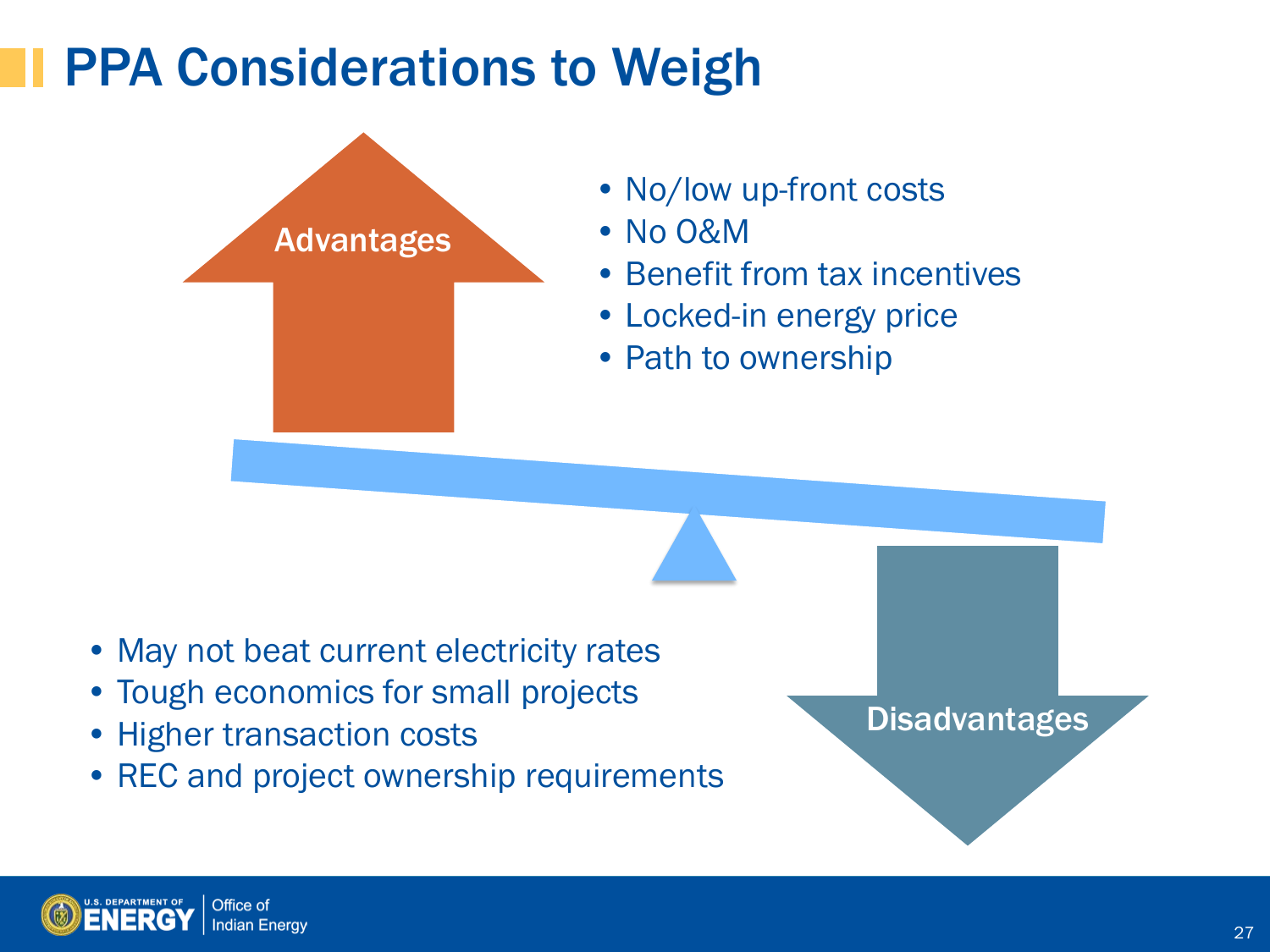## March 8, 2013 IRS Private Letter Ruling – 111532-11

*"Based on your representation that the Renewable Energy Assets qualify as energy property under § 48 and our conclusion that an Indian tribal government is neither a governmental unit described in § 50(b)(4) nor an organization exempt from tax imposed by Chapter 1 for purposes of § 50, we conclude that Tribe may elect to pass investment credits associated with the Renewable Energy Assets to Lessee under § 50(d)(5)."*

<http://www.irs.gov/pub/irs-wd/1310001.pdf>

*(*A private letter ruling, is a written statement issued to a *specific*  taxpayer that interprets and applies tax laws to that taxpayer's represented set of facts. A private letter ruling may *not* be relied on as precedent by other taxpayers or by IRS personnel.)

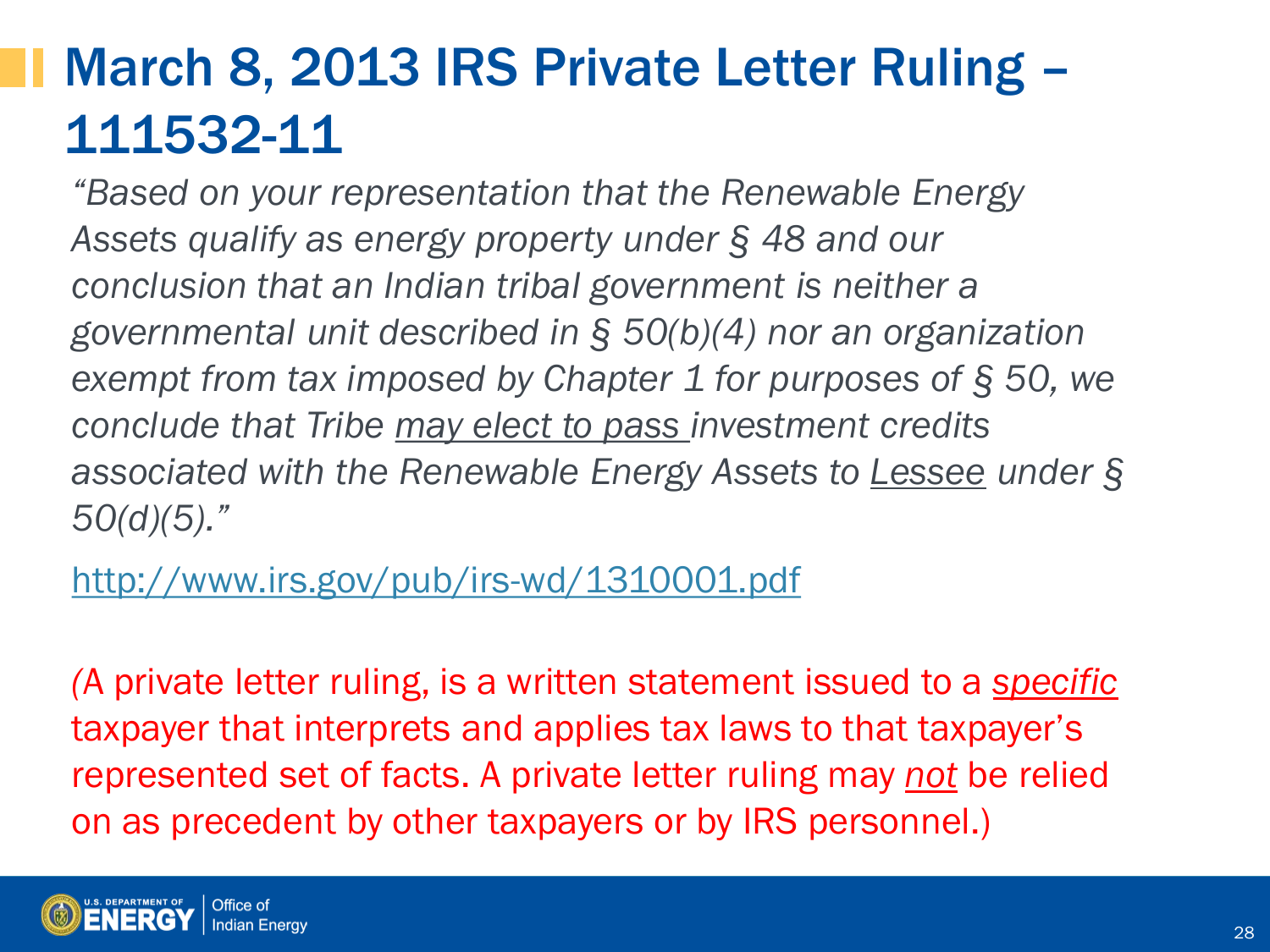#### New Market Tax Credits



- 39% tax break
	- 5% in first 3 years
	- 6% in last 4 years
	- Net value: 20% due to financing complexity, number of parties
- CDE can shop credits to investors
	- Renewable energy project must be aligned with CDE mission
	- CDEs take time to establish
- Examples
	- 1-MW PV City of Denver's buildings $1$
	- $-$  1.65-MW PV in Salt Lake City<sup>2</sup>



<sup>1.</sup> <http://www.nrel.gov/docs/fy10osti/49056.pdf>

<sup>2.</sup> <http://nationaldevelopmentcouncil.org/blog/?p=2242>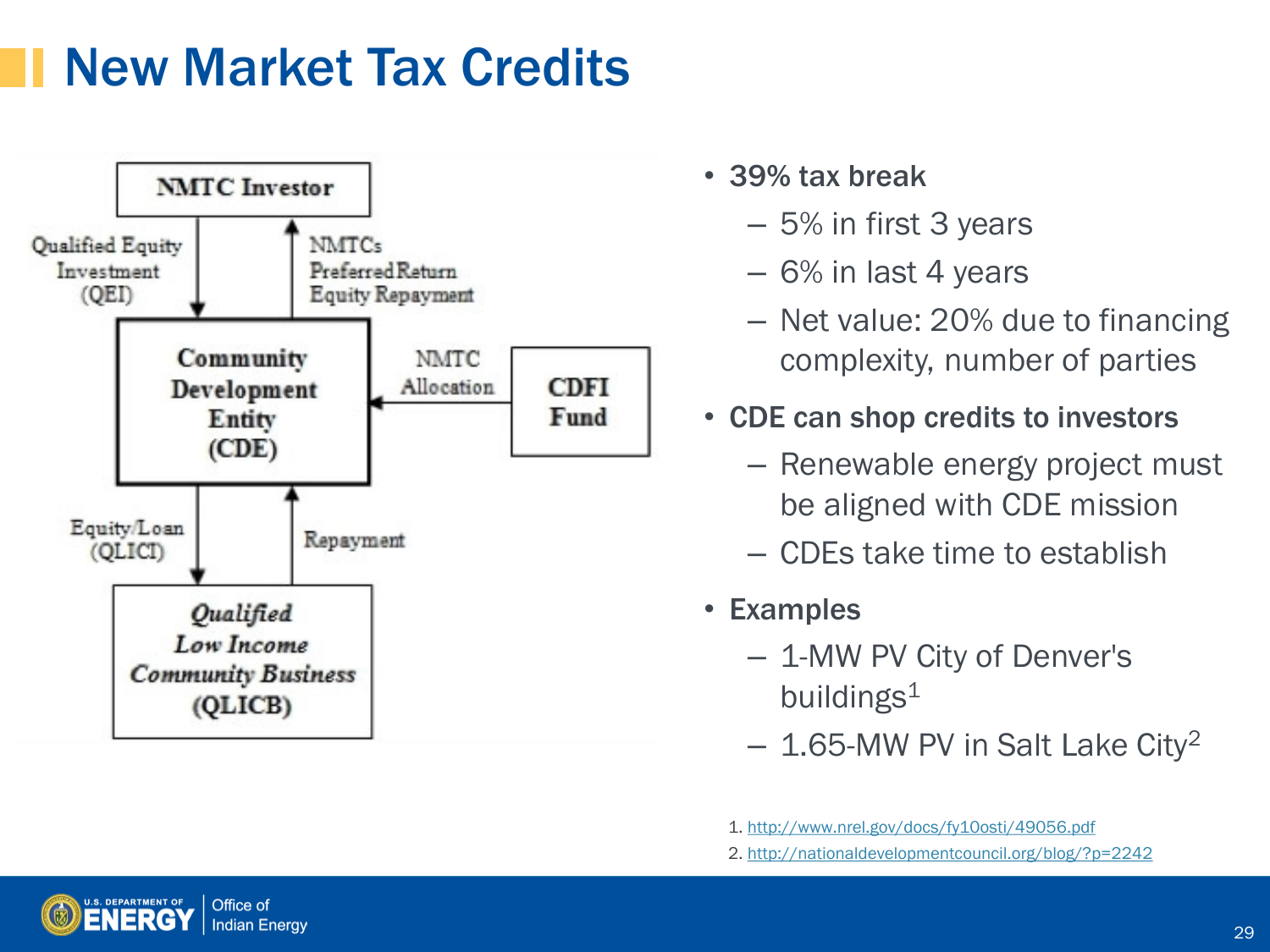#### Hypothetical Solar Project: PPA vs. Tribe Ownership

- 1 MW
- Ground-mount installation in Southern California
- \$2,250,000 capital cost
- No REC sales

#### PPA

Developer-owned, tax equity monetizes ITC and MACRS. Tribe can purchase project after tax benefits fully vest

vs.

Tribe-Owned 100% debt-financed (20-year term, 6.5% interest), no tax benefits

Year 1 PPA Price: 15.17¢/kWh

#### LCOE: 16.04¢/kWh

Tribe-Owned 50% debt-financed (20 year term, 6.5% interest), 50% equity (6% internal rate of return) no tax benefits

LCOE: 17.32¢/kWh

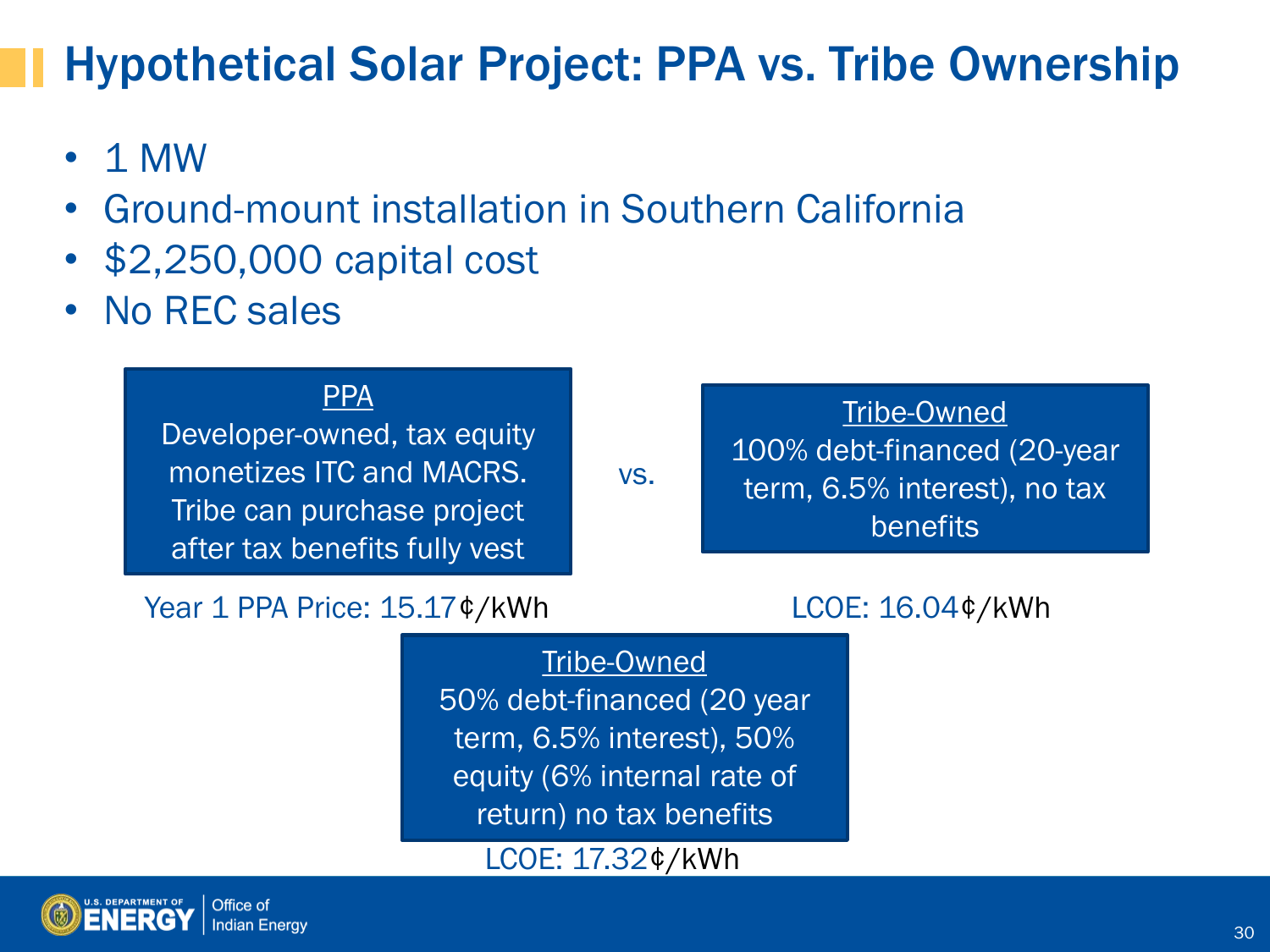#### Partnership Flip





Source: Graphs adapted from "Renewable Energy Project Finance in the U.S.: An Overview and Midterm Outlook" (Mintz Levin Green Paper, 2010)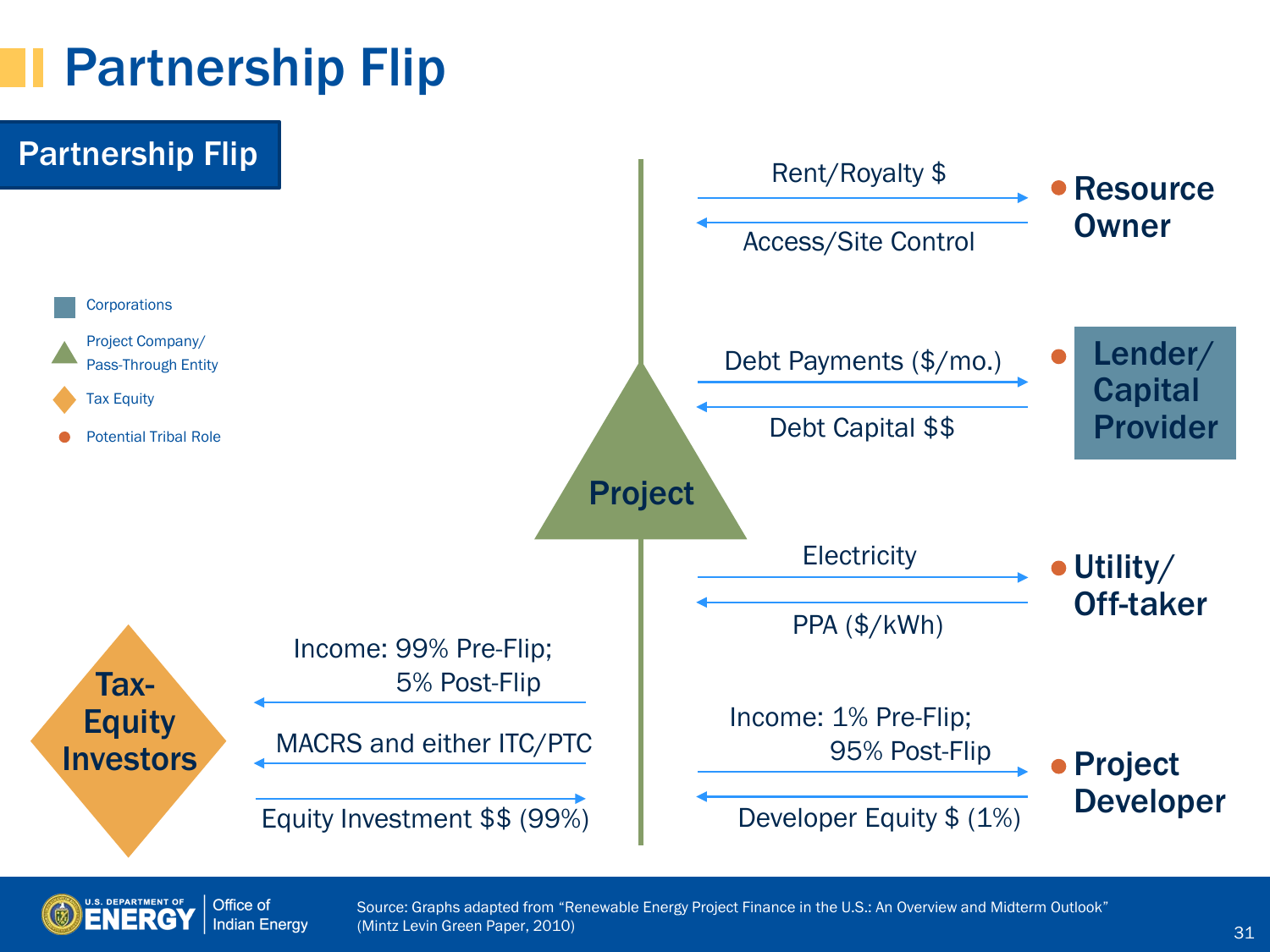#### Sale Leaseback Structure

#### Sale Leaseback

Tax Equity Potential Tribal Role



Utility/ Off-taker **Resource** Owner

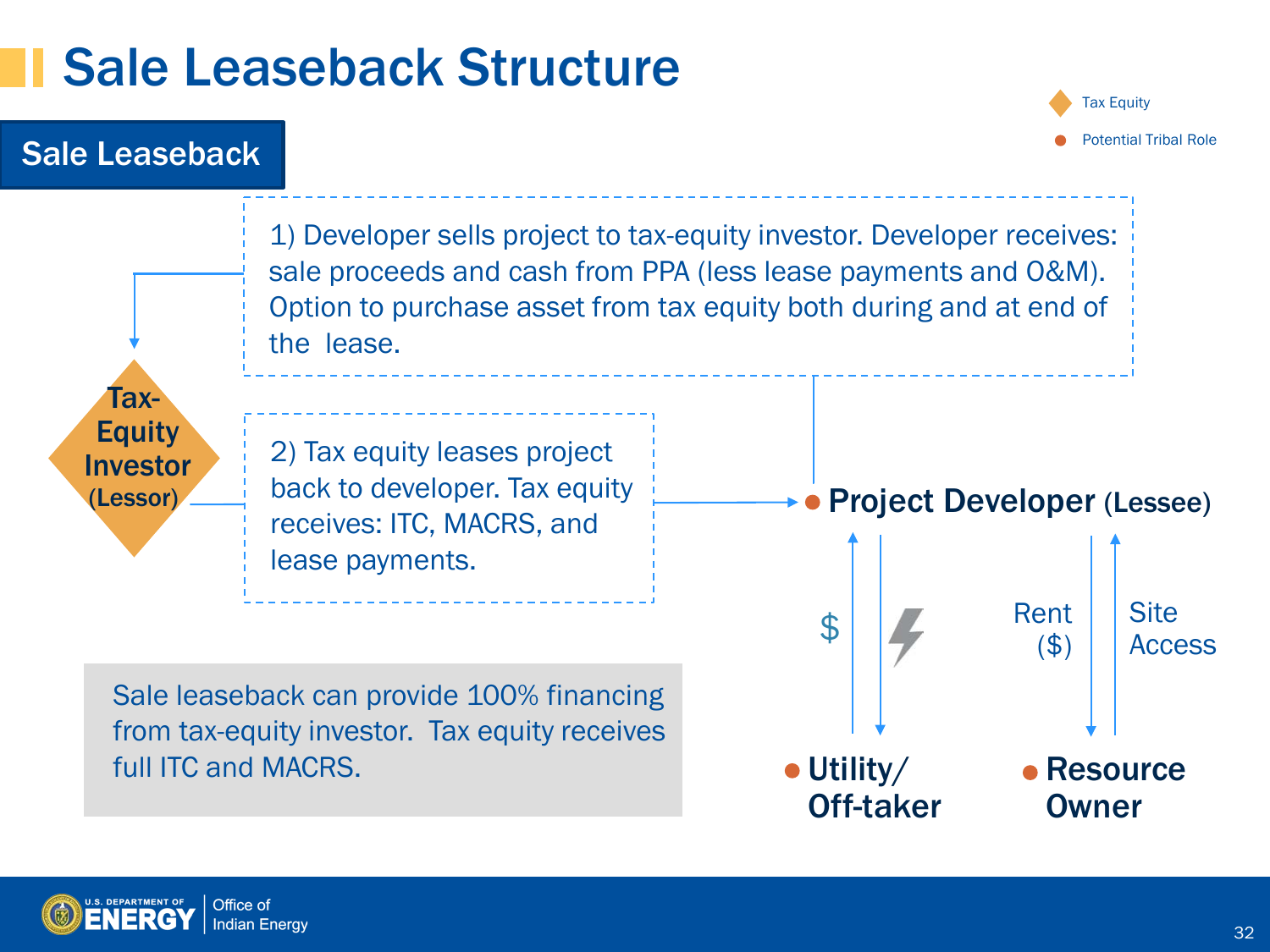### On-Request Technical Assistance

Apply for up to 40 hours of in-depth technical assistance to:

- Address a specific challenge
- Fulfill a need that is essential to a current project's successful implementation

Two categories of technical assistance:

- 1. Strategic Energy Planning—an on-site workshop that walks tribal leaders and staff through a nine-step planning process
- 2. Project Development Support—Expert guidance and analysis that helps address specific project barriers. Examples include:
	- Third-party independent reviews of transmission studies, financing structures, lease agreements, project
	- reports<br>- Modeling and analysis (or assistance<br>using modeling/analysis tools)
	-
	- using modeling/analysis tools) Pre-feasibility transmission Studies Interconnection agreement facilitation Economic evaluations
	-
	- System design reviews

#### **Apply for Technical Assistance**

Use this online form to request technical assistance from the Tribal Energy Program for planning and implementing renewable energy and energy efficiency projects.

To help us determine whether your request fits within the program's scope and can be addressed with available resources, please provide the information below and then click on "Submit Request."

Only requests from federally recognized Indian tribes, bands, nations, tribal energy resource development organizations, and other organized groups and communities-including Alaska Native villages or regional and village corporations-will be considered.

#### \*Required

|        | Salutation*                                                                                                                                                                                        |         | $\overline{\phantom{0}}$ |
|--------|----------------------------------------------------------------------------------------------------------------------------------------------------------------------------------------------------|---------|--------------------------|
|        | First Name*                                                                                                                                                                                        |         |                          |
|        | Last Name*                                                                                                                                                                                         |         |                          |
|        | Title/Position*                                                                                                                                                                                    |         |                          |
|        | Are you a designated tribal<br>representative with the authority<br>to request technical assistance<br>on behalf of the tribe/Alaska<br>Native village/regional or Native<br>village corporation?* | Yes ONo |                          |
|        | Type of Affiliation*                                                                                                                                                                               |         | ۰                        |
|        | Name of Affiliation*                                                                                                                                                                               |         |                          |
|        | Reservation Name or Location*                                                                                                                                                                      |         |                          |
|        | Address*                                                                                                                                                                                           |         |                          |
|        | Address 2                                                                                                                                                                                          |         |                          |
| City*  |                                                                                                                                                                                                    |         |                          |
| State* |                                                                                                                                                                                                    |         | $\overline{\phantom{0}}$ |
|        | ZIP Code*                                                                                                                                                                                          |         |                          |
|        | Phone*                                                                                                                                                                                             |         |                          |
|        | Email*                                                                                                                                                                                             |         |                          |
|        | Confirm Email*                                                                                                                                                                                     |         |                          |

#### Learn more and apply online: [energy.gov/indianenergy/technical](http://energy.gov/indianenergy/technical-assistance)[assistance](http://energy.gov/indianenergy/technical-assistance)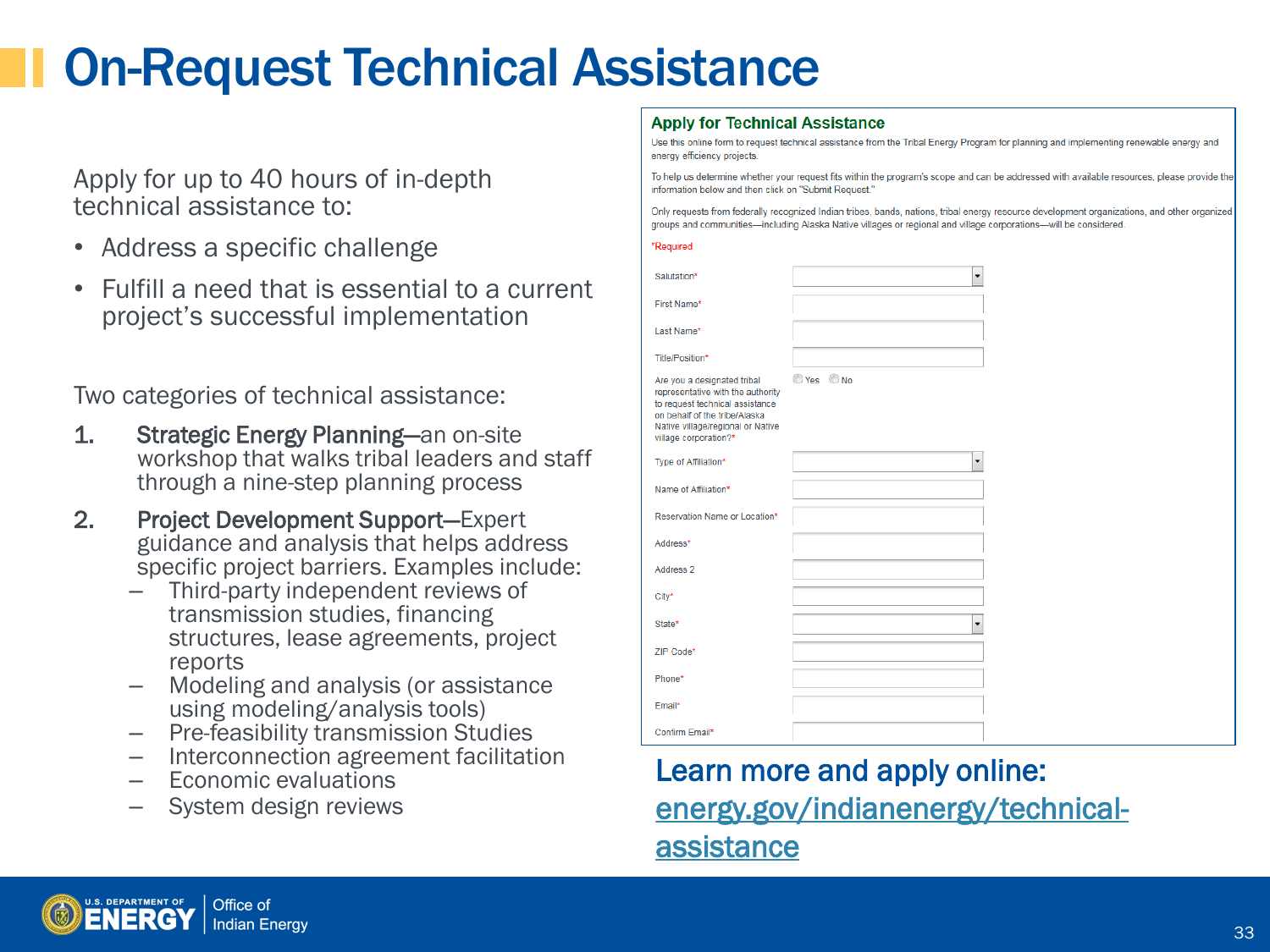#### 

# PROCUREMENT



■名人 大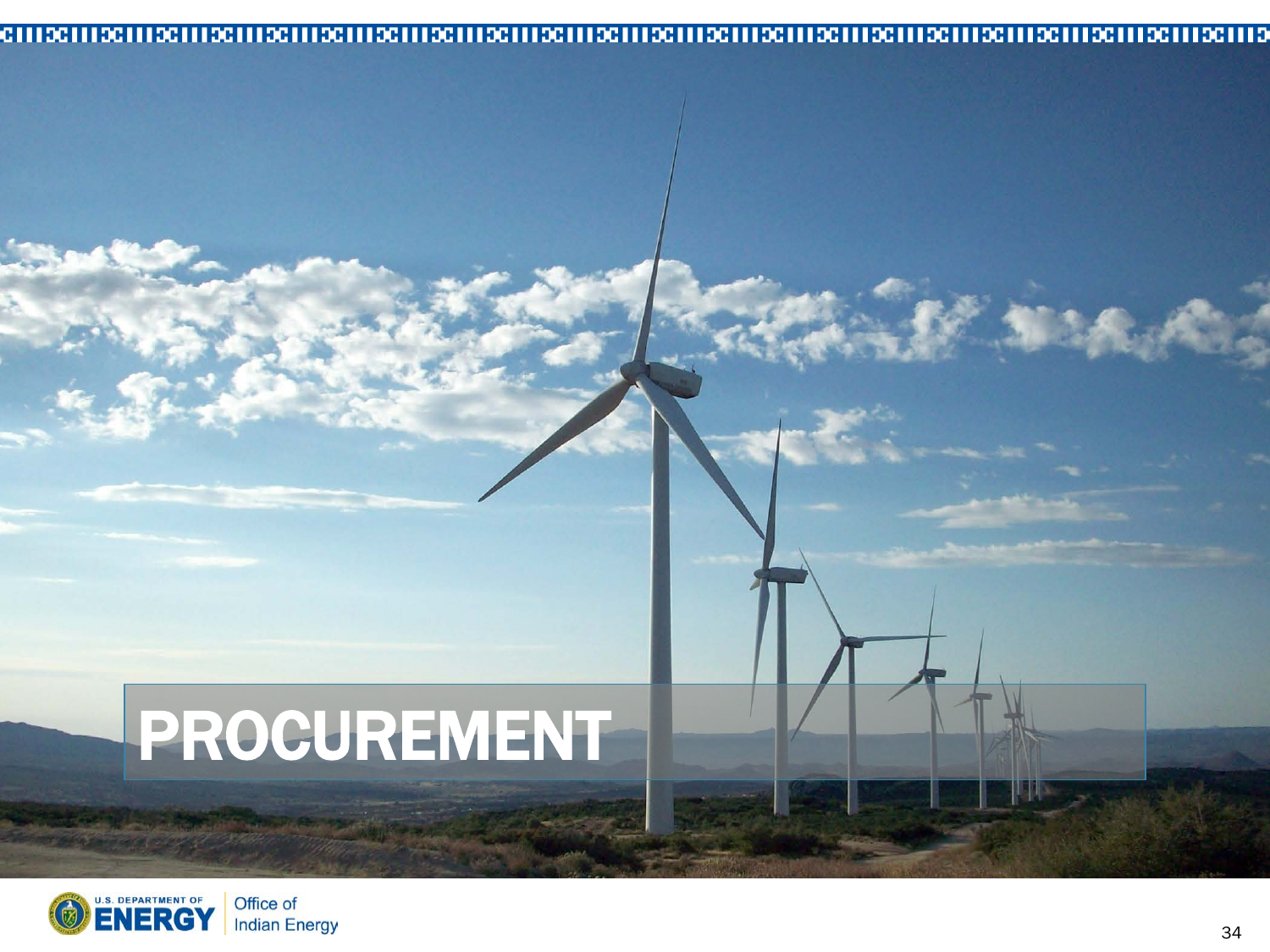#### Procurement Process for Facility- and Community-Scale Projects

Step 3: Negotiate **Contracts** Step 2: Make Selection Step 1: Develop and Issue RFP

Potential Project Partners to Procure

- Consider GSA as a resource for procurement: <http://www.gsa.gov/portal/category/20998>
- Project developer
- Engineering, procurement, and construction (EPC) contractor
- Environmental permits contractor
	- May apply to some community projects, but not to others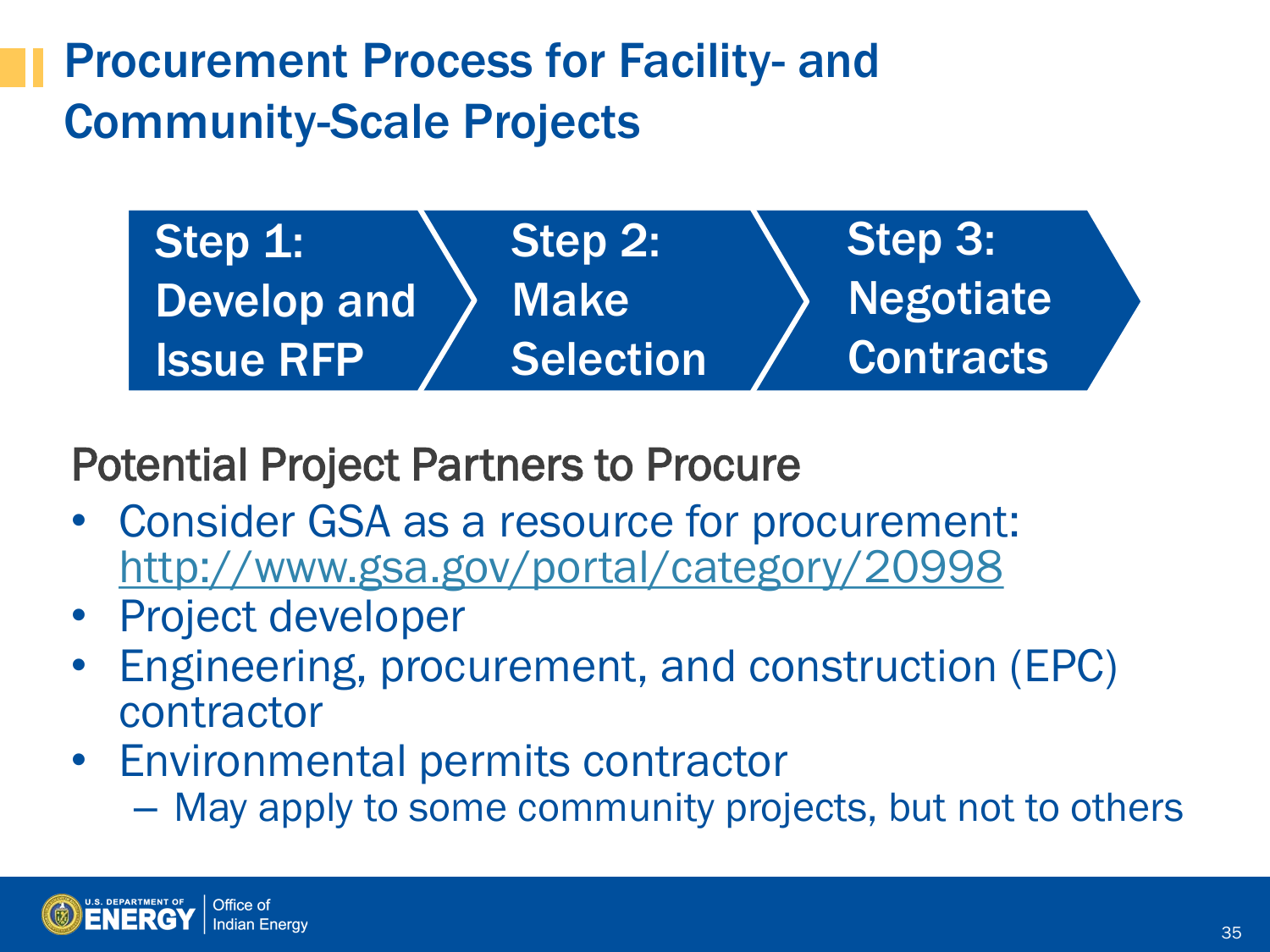# Request for Proposals (RFP) Process Outline

#### 1. Develop RFP

- ― Timeline: 1 month to 1 year (depends on project scale and site complexity)
- ― Who creates the RFP: project leader, contract officer/lawyer, site manager(s), energy manager and technology expert. RFP writers will receive input from utility, tribal leaders, and stakeholders
- ― RFP content

#### 2. Issue RFP

Tribal, federal, and industry networks

#### 3. Administer the RFP

- ― Proposal meeting(s)
- ― Site tour(s) can be concurrent with proposal meeting
- ― Q&A process ensure all developers get same information

#### 4. Evaluate Criteria

- ― Should be a clear process with well defined criteria
- ― Evaluation panel recommended to consist of an odd number of members (typically 3 to 7)

#### 5. Award Contract

Four approaches

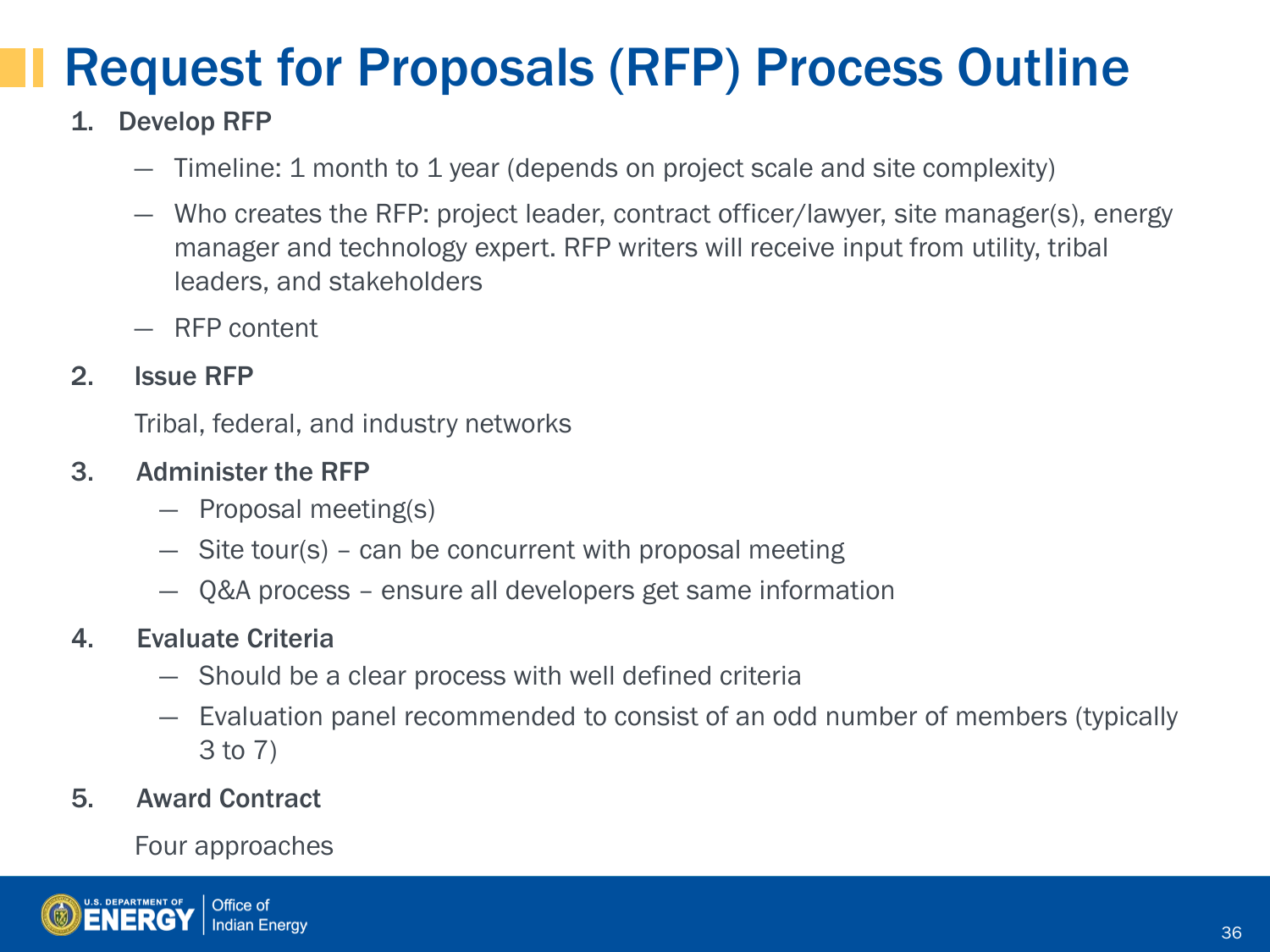#### Develop RFP

#### Key Elements of the RFP

- Type of procurement:
	- ― Purchase
	- ― PPA
	- ― ESPCs
	- ― Other finance structure
- Technical specification (scope of work)
- Criteria for evaluating proposals: 3–5 of most important project aspects
	- ― Proposed project solution that meets specified criteria
	- ― System performance guarantee
	- ― Developer experience, track record, and customer satisfaction
	- ― Developer financial health/longevity
	- ― Maintenance plan
	- ― Reasonable timelines
	- ― Other

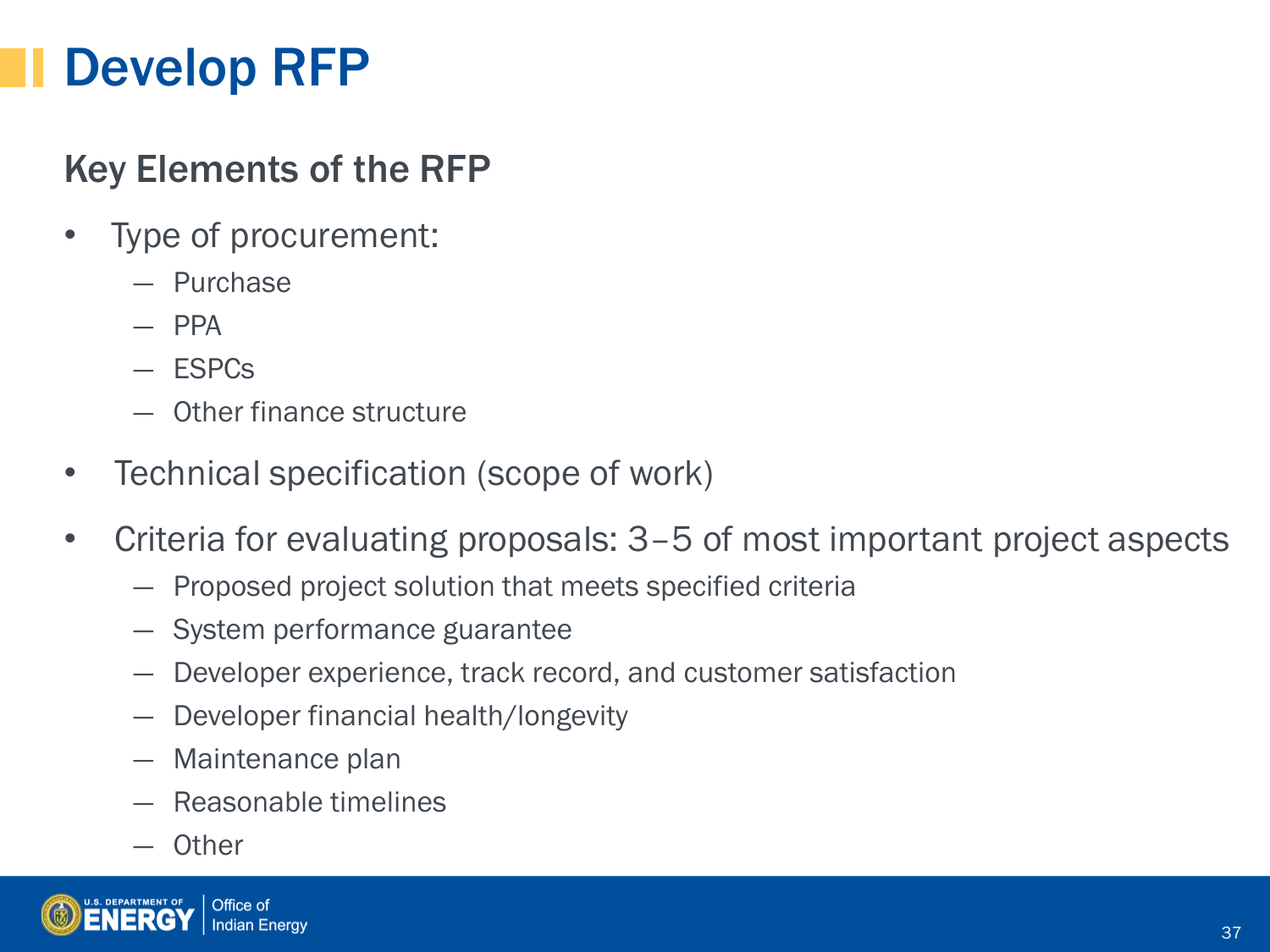#### Develop RFP cont.

#### Key Elements of the RFP

- Description of RFP administration process
	- ― Typically 2–5 months
	- ― Key dates: proposal meeting(s), sites visit(s), proposal due date
	- ― Description of how questions will be handled and answered
- Defining responsible parties
	- ― Who is responsible for permits
	- ― Who is responsible for interconnection agreements
	- ― Who is responsible for applying for incentives
- Any preferences on parties allowed to submit proposals
	- ― Small business
	- ― Minority-owned
	- ― Other
- Land use agreements
	- ― Address site access and land use issues as relevant to ownership model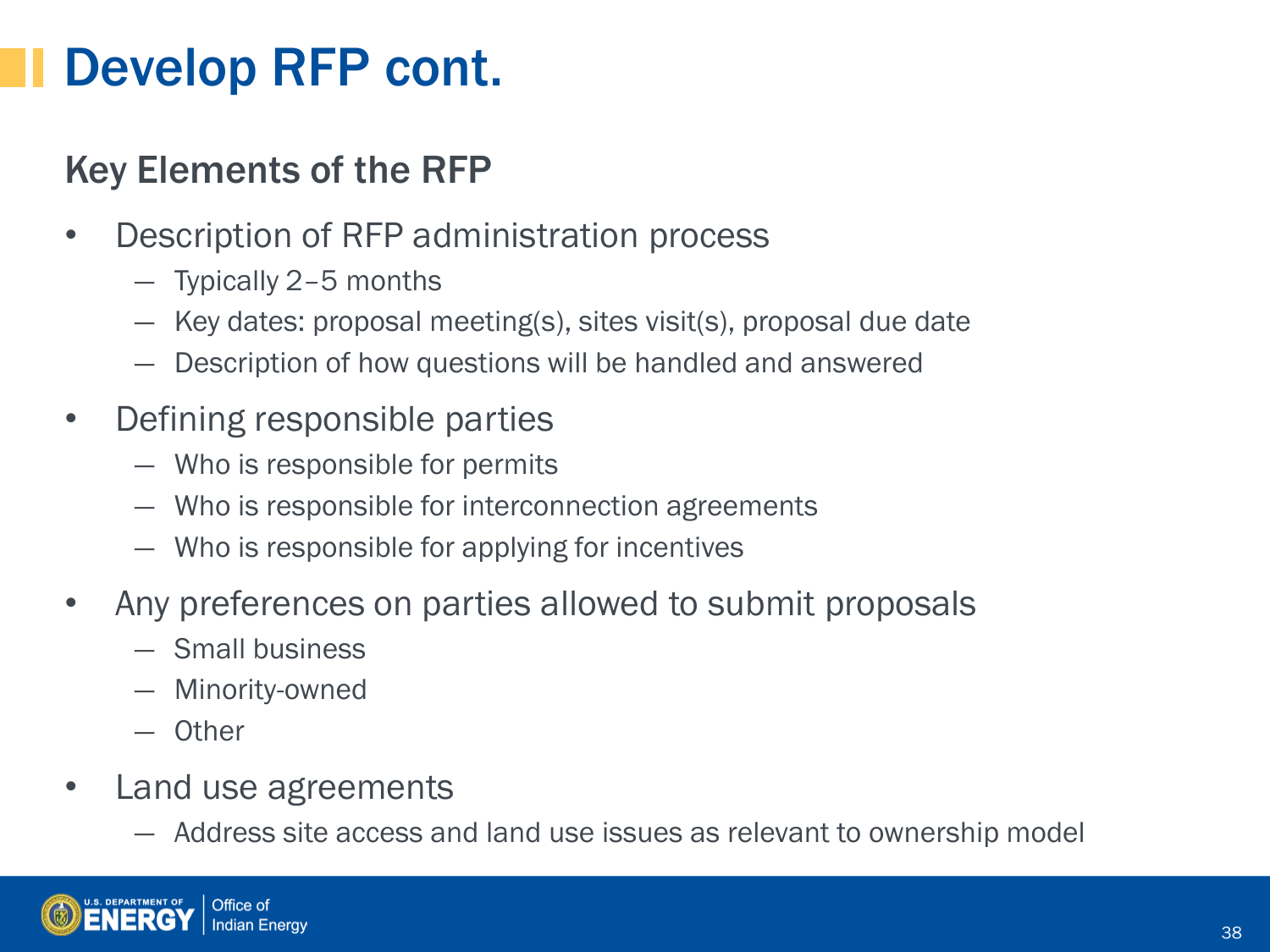### RFP Technical Specifications

#### Define Scope of Work

- What is the project scale
- Type of renewable energy technology
- Site information:
	- Location
	- Interconnection requirements as known
	- Applicable codes and standards
	- Roof structure, soils, other (as applicable and available)
	- Site prep: fencing, roads, grading limitations, etc.
	- Installation requirements: min/max heights of equipment, vegetation mitigation, design standards for structural/electrical
- Equipment minimum standards and warranties
- Expected minimum performance (recommended) or capacity
- Strategy for training maintenance and operations staff
- Commissioning plan

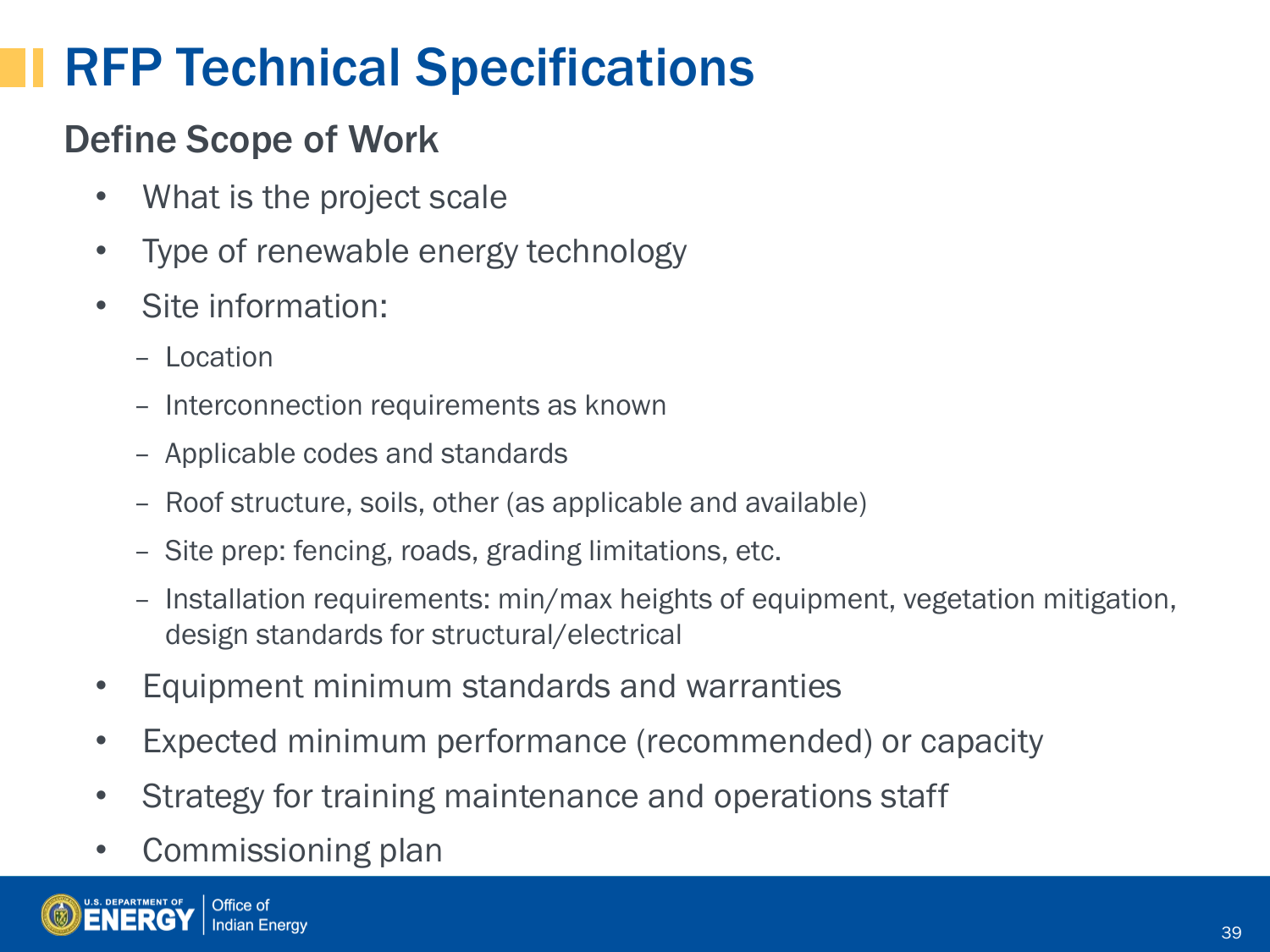### RFP Evaluation Criteria

#### Two Typical Approaches

- Best value:
	- Typically 3–5 criteria with weighting based on importance
	- Score proposal on each criteria
	- Somewhat subjective and can lead to contentious, time-consuming evaluations but good method to capture best value
- Low price, technically acceptable
	- Proposals initially stripped of pricing/cost information
	- First evaluation determines proposals that meet technical hurdle
	- Technically acceptable proposal with lowest cost gets award
	- More transparent process but may not capture best value

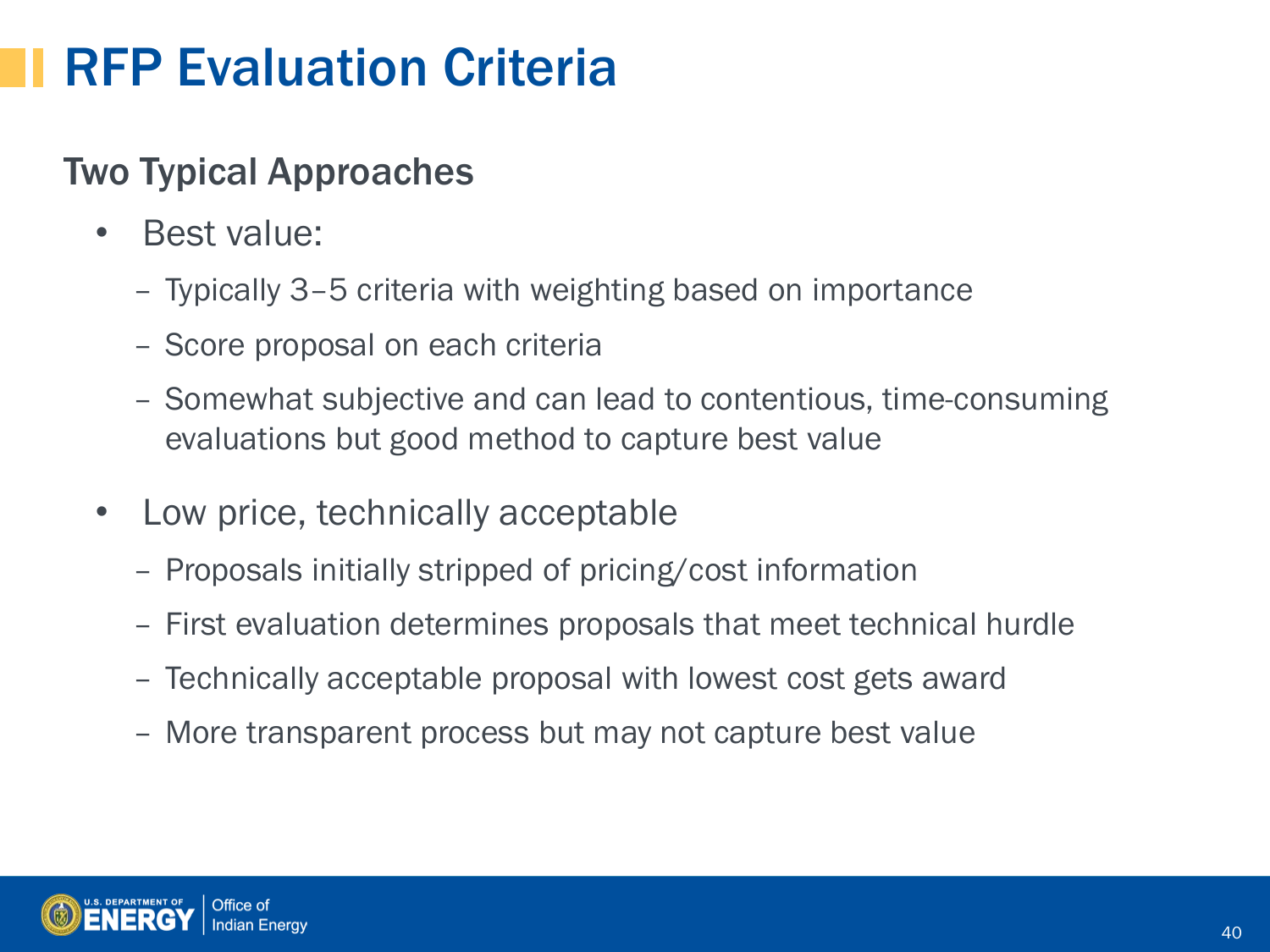#### RFP Award Contract

Choose One of These Four Typical Approaches:

- 1. Award based on proposal: awarded solely on merits of proposal
- 2. Award with discussion: awarded on proposal but contingent on clarifying discussions
- 3. Award with discussion and negotiation: awarded on proposal but contingent on further negotiation
- 4. Award with best proposal:
	- ― Best proposals are short-listed
	- ― Short-listed proposals asked for best final proposal revision
	- ― Award based on final proposal revision

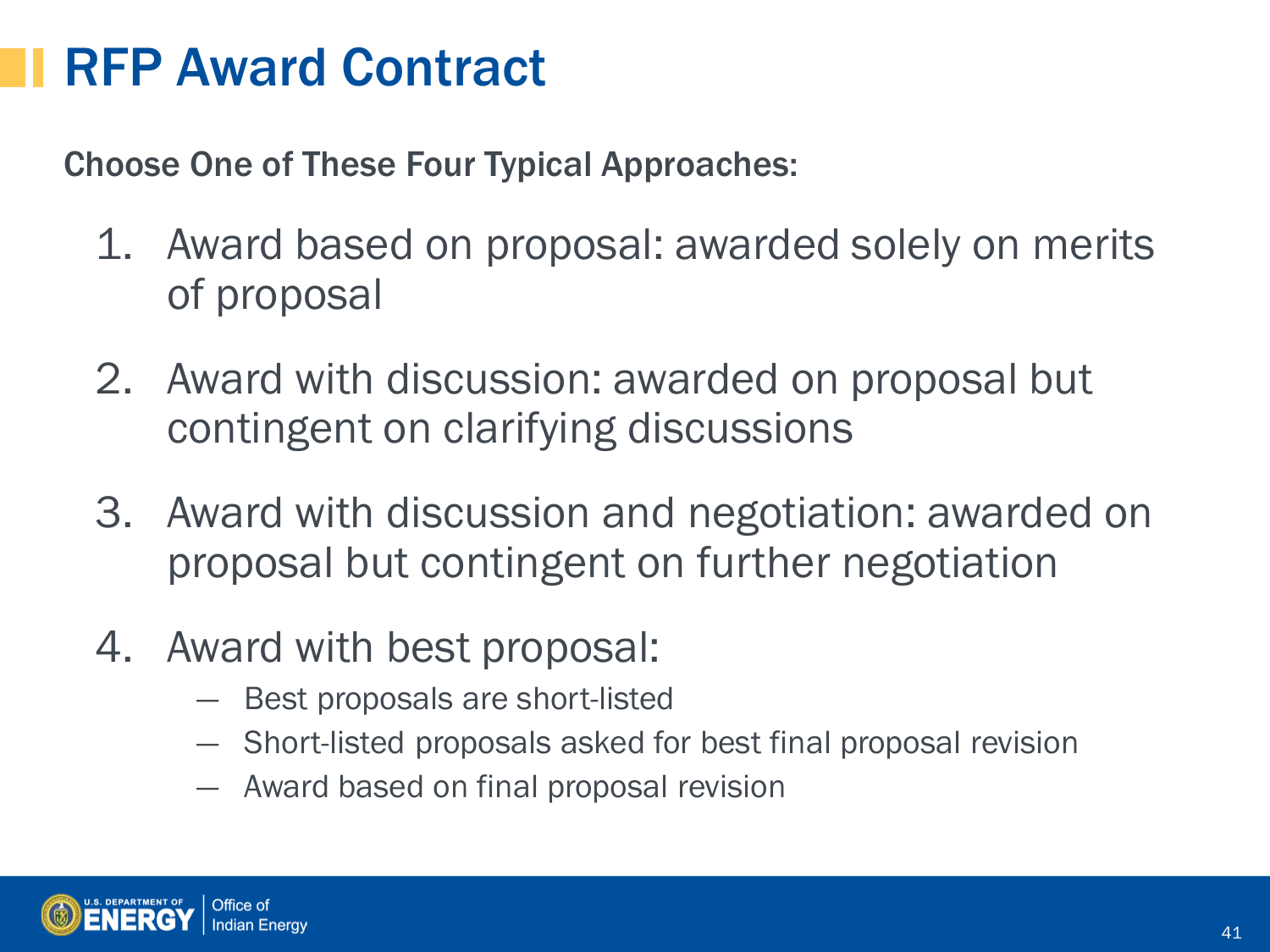# Summary: Project Procurement and Implementation

- Procurement strategy will vary depending on the project scale and financing solution selected
- Increasingly more complex for larger projects
- Post procurement issues are critical as these are very long term assets and relationships
- Save time and money by considering GSA pricing

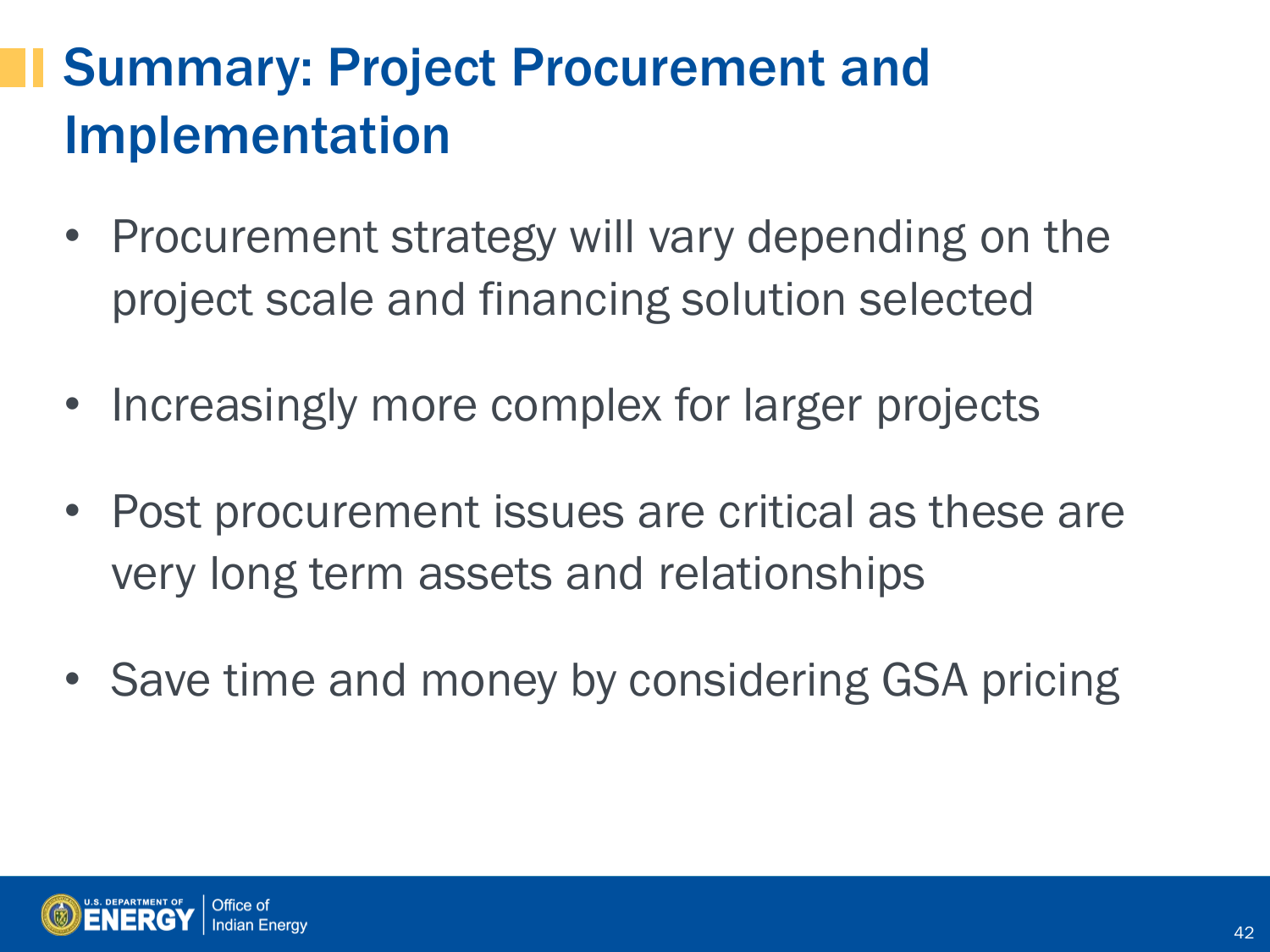### Project Risk: Community- and Facility-Scale

| <b>Phases</b>                      | <b>Risks</b>                                                                         | <b>Risk Assessment</b><br>Post Step 3       | $\checkmark$ |
|------------------------------------|--------------------------------------------------------------------------------------|---------------------------------------------|--------------|
|                                    | • Poor or no renewable energy resource assessment                                    | Low; site picked                            |              |
| <b>Development</b>                 | . Not identifying all possible costs                                                 | Low; detailed model                         |              |
|                                    | . Incorrect estimation of long-term "community" energy use (energy efficiency first) | Low; final projection                       | $\checkmark$ |
|                                    | . Utility rules and ability to offset use with centralized production                | <b>Reduced</b>                              | $\checkmark$ |
|                                    | • Structural (e.g. rooftop solar, wind loading, soil conditions)                     | Assumed low; assessed                       | $\checkmark$ |
| <b>Site</b>                        | . Installation safety (e.g., wind tower, hazard for adjacent sites)                  | <b>EPC assumes risk</b>                     | $\checkmark$ |
|                                    | • Site control for safety/security purposes                                          | Low; site secure                            | $\checkmark$ |
| <b>Permitting</b>                  | • Tribe-adopted codes and permitting requirements                                    | Low; complete                               |              |
|                                    | • Utility interconnection requirements                                               | Low; complete                               |              |
| <b>Finance</b>                     | • Capital availability                                                               | Low; PPA complete                           | $\checkmark$ |
|                                    | • Incentive availability risk                                                        | Low; risk on developer                      | $\checkmark$ |
|                                    | • EPC difficulties                                                                   |                                             |              |
| Construction/<br><b>Completion</b> | • Cost overruns                                                                      | Low; allocate to<br><b>EPC or developer</b> |              |
|                                    | • Schedule                                                                           |                                             |              |
| <b>Operating</b>                   | • Output shortfall from expected                                                     | Assumed low, mitigable                      |              |
|                                    | • Technology O&M                                                                     | or allocatable                              |              |

\*NOTE: Underlining signifies that the risk assessment outcome changes during the step at hand.

Sources: Adapted from Holland & Hart, RE Project Development & Finance & Infocast, Advanced RE Project Finance & Analysis

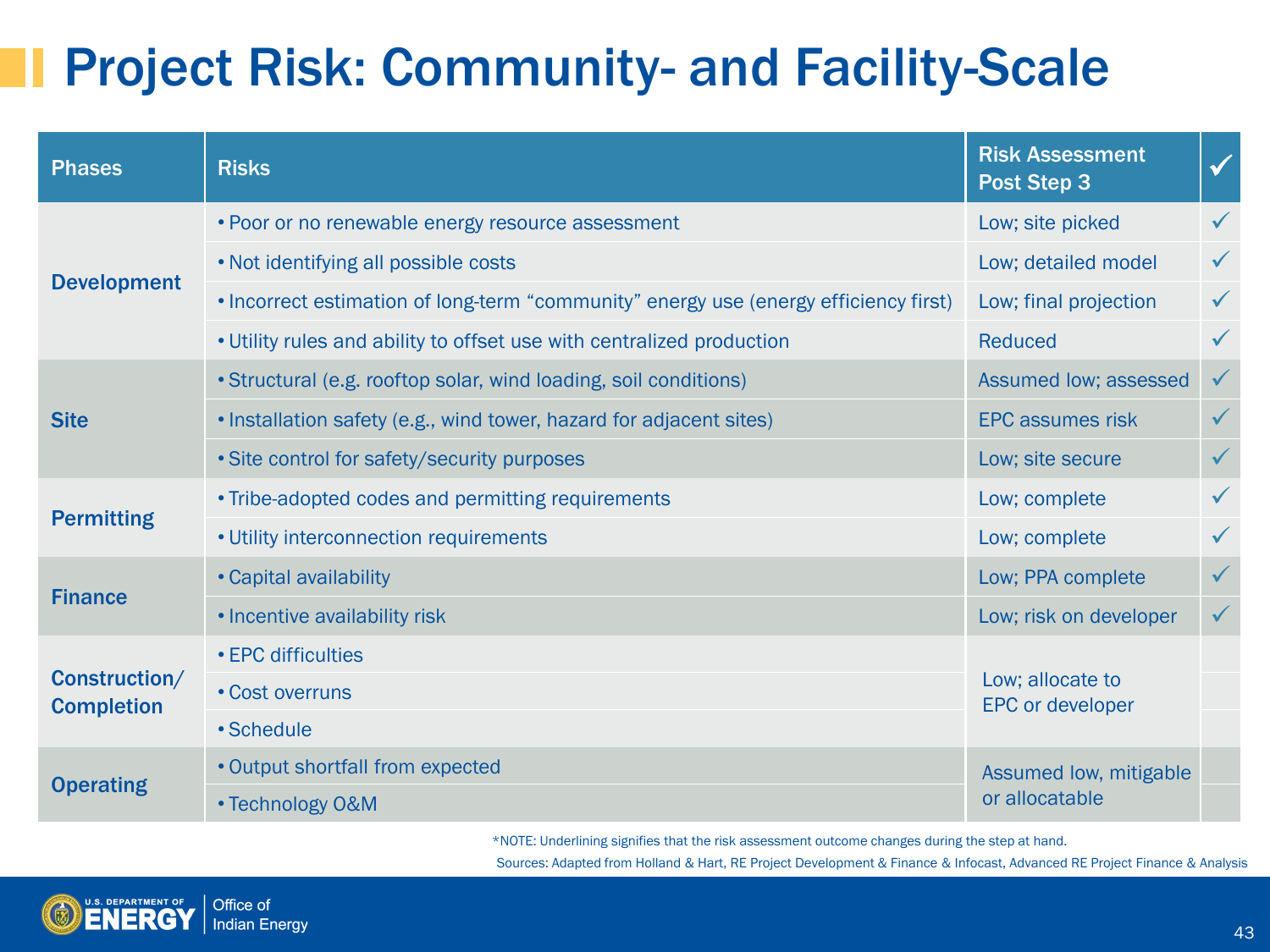### On-Request Technical Assistance

Apply for up to 40 hours of in-depth technical assistance to:

- Address a specific challenge
- Fulfill a need that is essential to a current project's successful implementation

Two categories of technical assistance:

- 1. Strategic Energy Planning—an on-site workshop that walks tribal leaders and staff through a nine-step planning process
- 2. Project Development Support—Expert guidance and analysis that helps address specific project barriers. Examples include:
	- Third-party independent reviews of transmission studies, financing structures, lease agreements, project
	- reports<br>- Modeling and analysis (or assistance<br>using modeling/analysis tools)
	-
	- using modeling/analysis tools) Pre-feasibility transmission Studies Interconnection agreement facilitation Economic evaluations
	-
	- System design reviews

#### **Apply for Technical Assistance**

Use this online form to request technical assistance from the Tribal Energy Program for planning and implementing renewable energy and energy efficiency projects.

To help us determine whether your request fits within the program's scope and can be addressed with available resources, please provide the information below and then click on "Submit Request."

Only requests from federally recognized Indian tribes, bands, nations, tribal energy resource development organizations, and other organized groups and communities-including Alaska Native villages or regional and village corporations-will be considered.

#### \*Required

| Salutation*                                                                                                                                                                                        | $\overline{\phantom{0}}$ |
|----------------------------------------------------------------------------------------------------------------------------------------------------------------------------------------------------|--------------------------|
| First Name*                                                                                                                                                                                        |                          |
| Last Name*                                                                                                                                                                                         |                          |
| Title/Position*                                                                                                                                                                                    |                          |
| Are you a designated tribal<br>representative with the authority<br>to request technical assistance<br>on behalf of the tribe/Alaska<br>Native village/regional or Native<br>village corporation?* | Yes ONo                  |
| Type of Affiliation*                                                                                                                                                                               | ۰                        |
| Name of Affiliation*                                                                                                                                                                               |                          |
| Reservation Name or Location*                                                                                                                                                                      |                          |
| Address*                                                                                                                                                                                           |                          |
| Address 2                                                                                                                                                                                          |                          |
| City*                                                                                                                                                                                              |                          |
| State*                                                                                                                                                                                             | $\overline{\phantom{0}}$ |
| ZIP Code*                                                                                                                                                                                          |                          |
| Phone*                                                                                                                                                                                             |                          |
| Email*                                                                                                                                                                                             |                          |
| Confirm Email*                                                                                                                                                                                     |                          |

#### Learn more and apply online: [energy.gov/indianenergy/technical](http://energy.gov/indianenergy/technical-assistance)[assistance](http://energy.gov/indianenergy/technical-assistance)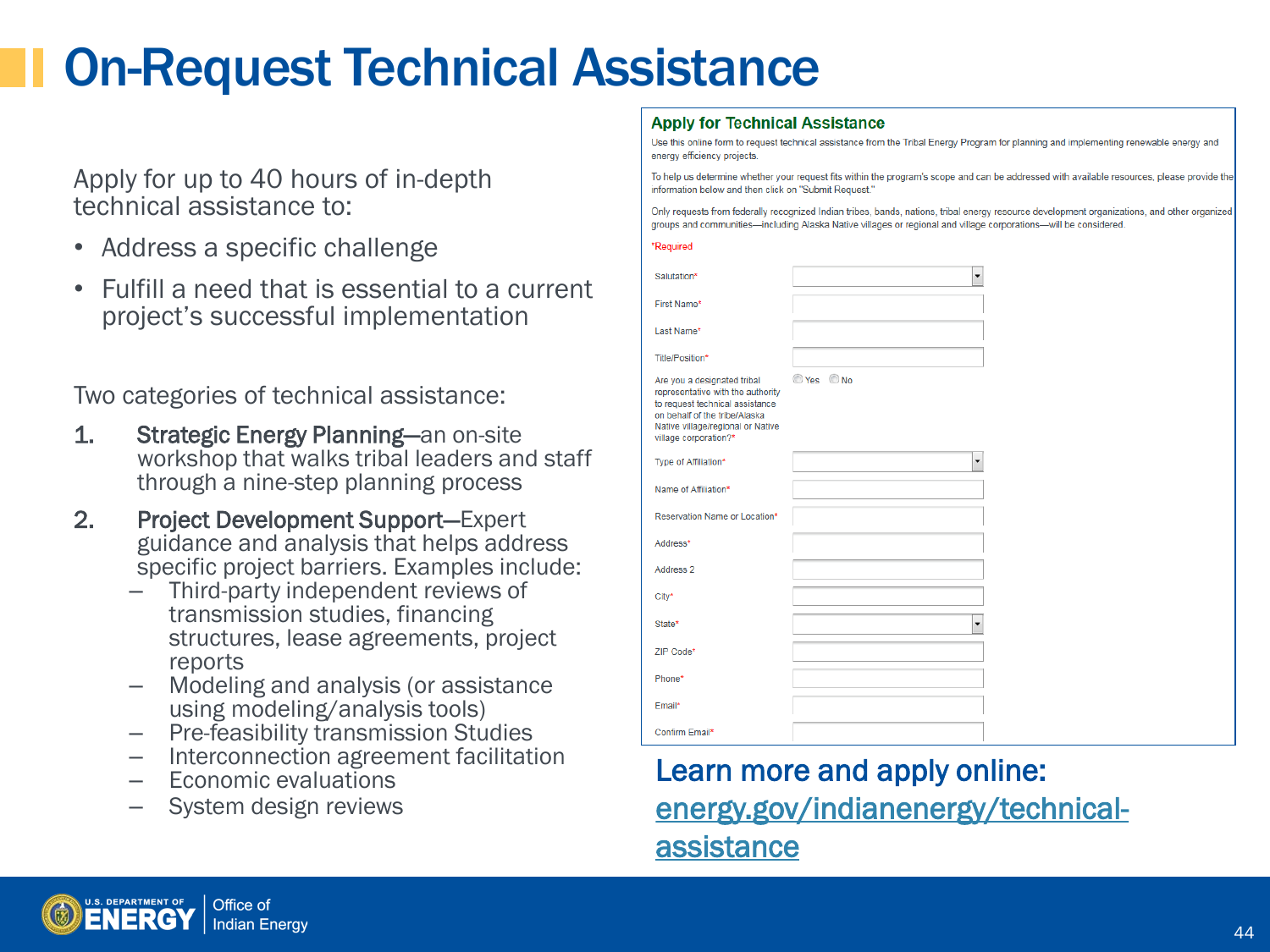### Tribal Case in Point: Refine the Project

#### Campo Band of the Kumeyaay Nation, CA

- Challenges
	- Requested technical assistance in reviewing developer-generated plans for a wind farm on its reservation
	- With an existing wind farm already on-site and some experience with wind development, Campo was interested in potential ownership options in the proposed new project and sought assistance with evaluating them
- DOE Technical Assistance
	- Validated data collected through anemometer testing
	- Provided tribal leadership with background information on partnerships and ownership options
	- Briefed tribal leaders and staff on various project ownership configurations



*"The Tribe was pleased with the saleleaseback ownership option and determined that it was a more realistic path to ownership for them."*

*─Colton Heaps, NREL*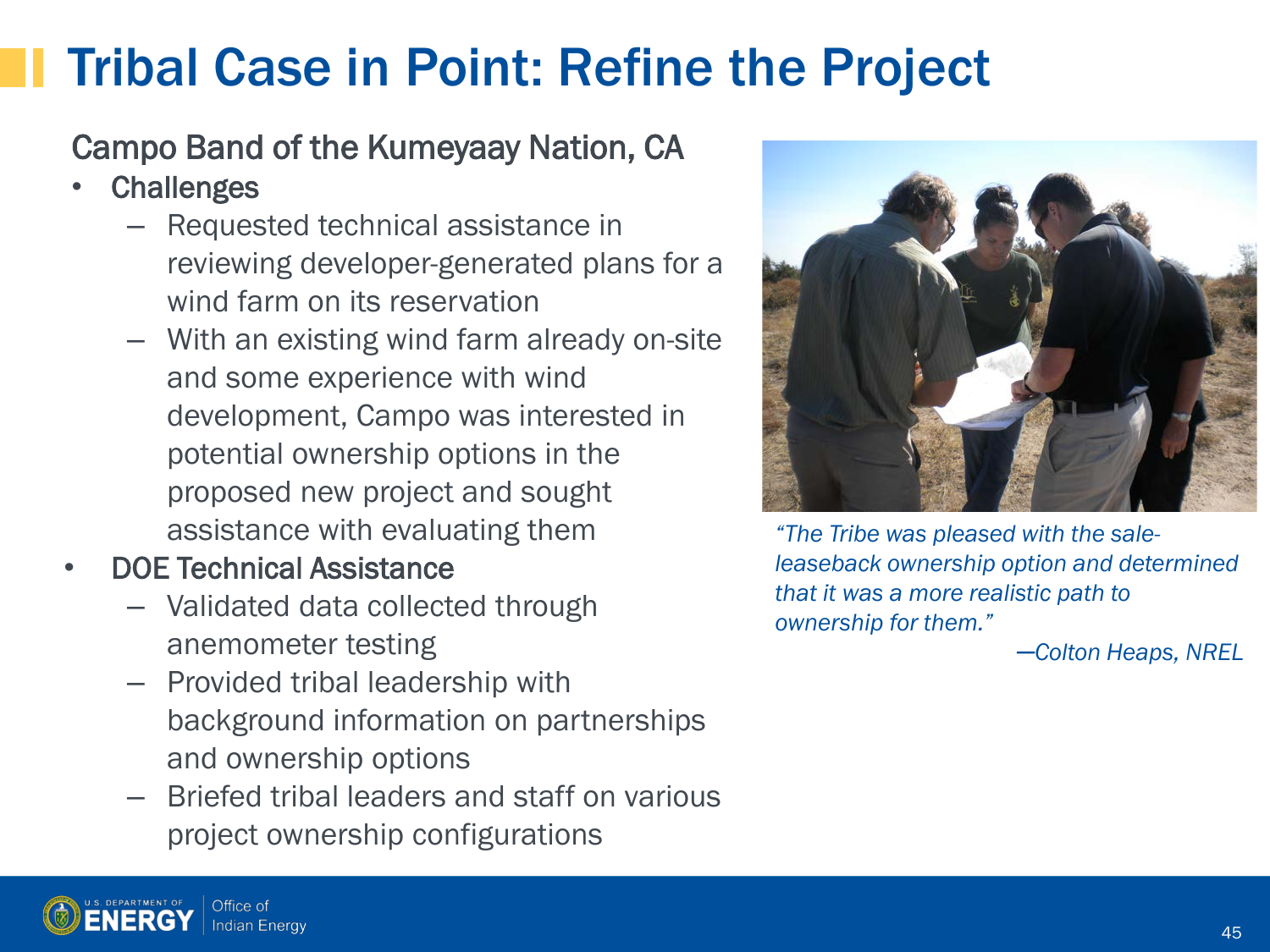

• RFP Ranking

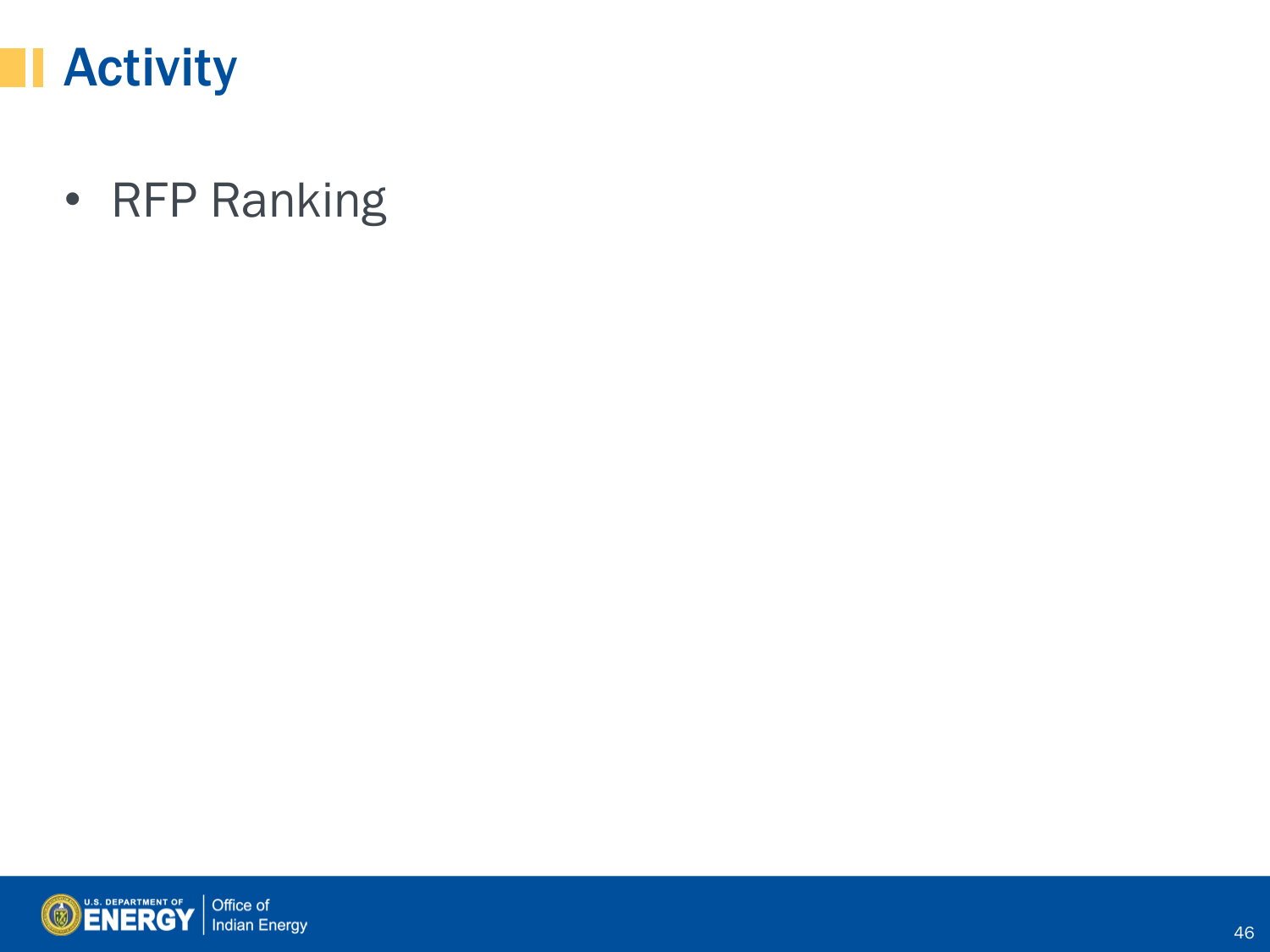## Types of GSA Support

- Global Supply
- Multiple Award Schedule Contracts
- Airline CityPairs Program
- Travel Program
- Excess Personal Property\*
- Vehicle Leasing\* and Acquisition
- SmartPay2 Purchase Card Program

\*Not available to tribes or Tribal Designated Housing Entities using Native American Housing Assistance and Self Determination Act of 1996 authority/funding